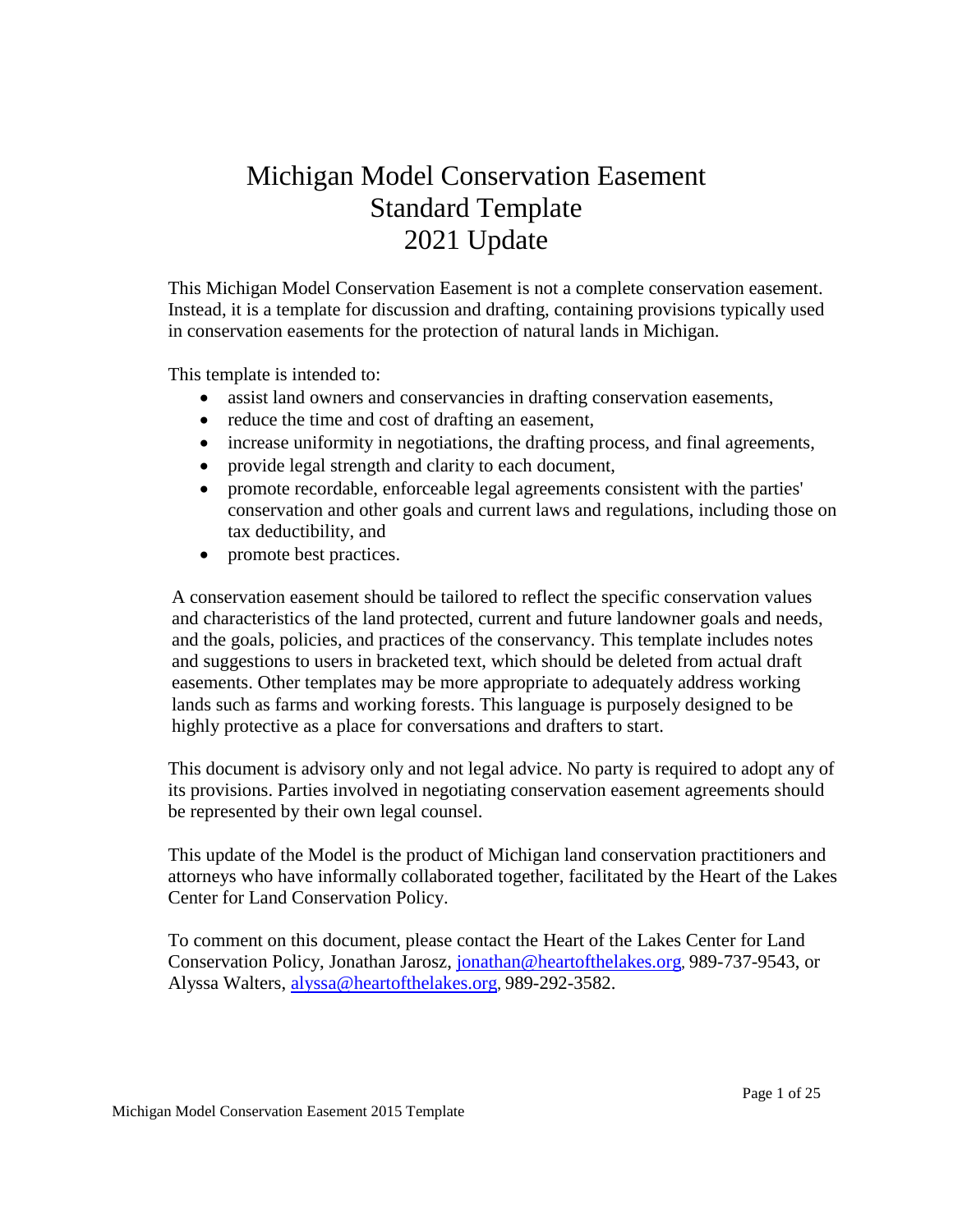# **CONSERVATION EASEMENT**

# **I. DEFINITIONS AND CONVEYANCE**

| Date:                    | (INSERT DATE)                                                                                                                                                                                                                                     |  |  |
|--------------------------|---------------------------------------------------------------------------------------------------------------------------------------------------------------------------------------------------------------------------------------------------|--|--|
| <b>Owner:</b>            | (INSERT DONOR/SELLER'S LEGAL NAME(S), MARITAL STATUS<br>AND FULL ADDRESS)                                                                                                                                                                         |  |  |
| <b>Conservancy:</b>      | (INSERT FULL LEGAL NAME AND FULL ADDRESS)                                                                                                                                                                                                         |  |  |
| <b>Property:</b>         | The property legally described on attached Exhibit A.                                                                                                                                                                                             |  |  |
| <b>Conveyance:</b>       | Owner conveys and warrants to Conservancy a perpetual Conservation<br>Easement over the Property. The scope of this Conservation Easement is<br>as set forth in this agreement.                                                                   |  |  |
| <b>Consideration:</b>    | This conveyance is a gift from Owner to Conservancy and the<br>consideration is less than \$100.00; accordingly, this conveyance is exempt<br>from county and state real estate transfer taxes pursuant to MCL<br>$207.505(a)$ and $207.526(a)$ . |  |  |
| <b>Easement:</b>         | This Conservation Easement.                                                                                                                                                                                                                       |  |  |
| <b>Party or Parties:</b> | Owner and/or Conservancy as applicable.                                                                                                                                                                                                           |  |  |
| MCL:                     | Michigan Compiled Laws.                                                                                                                                                                                                                           |  |  |
| <b>NREPA:</b>            | The Michigan Natural Resources and Environmental Protection Act, MCL<br>324.101 et seq.                                                                                                                                                           |  |  |

## **II. REPRESENTATIONS**

**1. OWNER.** Owner is committed to preserving the Conservation Values of the Property. Owner is committed to restricting the use of the Property to activities consistent with the Purposes and preservation of the Conservation Values.

## **2. CONSERVANCY.** Conservancy:

A. Is a qualified holder of this Conservation Easement committed to preserving the Conservation Values of the Property and upholding the terms of this Easement,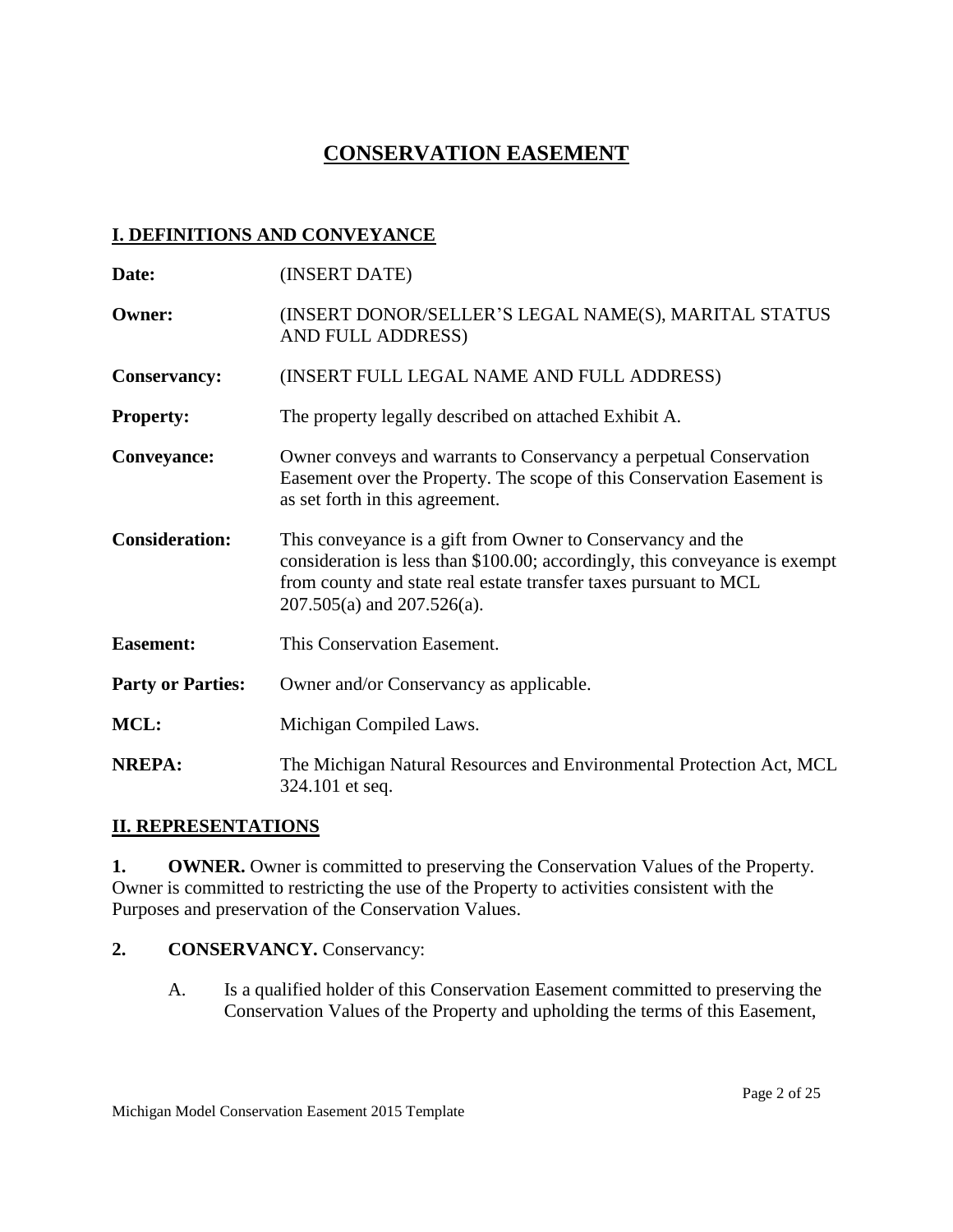- B. Is a tax-exempt, nonprofit Michigan corporation qualified under Internal Revenue Code 501(c)(3) and 170(h)(3) and NREPA Part 21 Subpart 11, Conservation and Historic Preservation Easement, MCL 324.2140 et seq.,
- C. Has the resources to enforce this Easement,
- D. Protects natural habitats of fish, wildlife, plants, and the ecosystems that support them, and
- E. Preserves open spaces, including farms and forests, where such preservation is for the scenic enjoyment of the general public or pursuant to clearly delineated governmental conservation policies and where such preservation will yield a significant public benefit.

# **III. OWNER AND CONSERVANCY AGREE TO THE FOLLOWING:**

**1. PURPOSES.** The Purposes of this Conservation Easement are as follows:

# **[DELETE ALL THAT DO NOT APPLY]**

- **A.** To protect a relatively natural habitat of fish, wildlife, or plants, or similar ecosystem,
- **B.** To preserve open space and will yield a significant public benefit
	- 1) For the scenic enjoyment of the general public, or (and)
	- 2) Pursuant to a clearly delineated Federal, State, or local governmental conservation policy,
- **C.** To preserve the Property for outdoor recreation by, or the education of, the general public, and
- **D.** To preserve a historically important land area or a certified historic structure.

These purposes are referred to as the "Purposes" of this Easement.

#### **2. CONSERVATION VALUES.**

The Property possesses natural, ecological, biological, scientific, scenic, open space, and historic values of prominent importance to Owner, Conservancy, and the public. These values are referred to as the "Conservation Values" in this Easement. Certain Conservation Values may have relevance to more than one Purpose even though only listed once. The Conservation Values of this Easement include the following: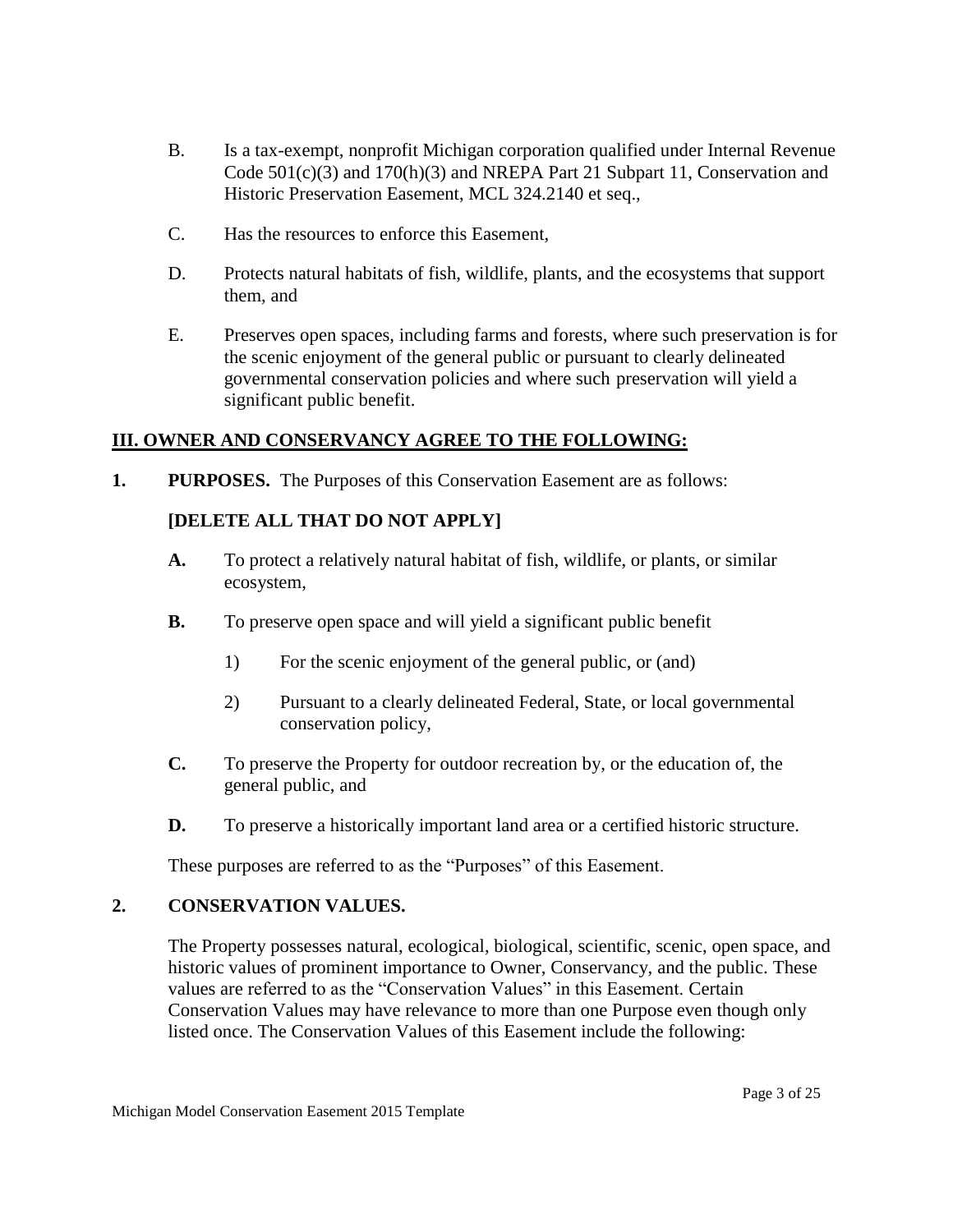**[IT IS CRITICALLY IMPORTANT TO THE ENFORCEABILITY OF THE CONSERVATION EASEMENT TO DELETE ALL CONSERVATION VALUES THAT DO NOT APPLY TO THE PROPERTY AND TO TAILOR THESE VALUES TO THE PROPERTY AS EVIDENCED BY THE BASELINE DOCUMENTATION REPORT, ETC.]**

- **A.** The Property provides open space for the scenic enjoyment of the general public and will yield a significant public benefit through:
	- 1) A scenic landscape and natural character which would be impaired by modification of the Property.
	- 2) A scenic panorama visible to the public from publicly accessible sites, such as **(INSERT)**, which would be adversely affected by modifications of the natural habitat.
	- 3) Relief from urban closeness.
	- 4) Prominent visibility to the public from **(INSERT)**, which will enhance tourism if the Property is preserved in its natural state
	- 5) Biological integrity of other land in the vicinity of the Property has been modified by intense urbanization and that trend is expected to continue.
	- 6) There is a reasonable possibility that Conservancy may acquire other valuable property rights on nearby or adjacent properties to expand the Conservation Values preserved by this Conservation Easement.
	- 7) The Property is desirable for substantial residential development because of its size, location, and orientation and in the absence of this Conservation Easement the Property could be developed in a manner that would destroy the Conservation Values.
	- 8) The Property will be open to the public and utilized for outdoor recreation and education by **(if applicable, INSERT or identify group or community to be served, otherwise delete this benefit)**.
- **B.** The Property is preserved pursuant to clearly delineated federal, state, and/or local conservation policies and its preservation yields a significant public benefit. The following legislation, regulations, and policy statements identify relevant public policies:
	- 1) The State of Michigan has recognized the importance of protecting our natural resources as delineated in the Michigan Constitution: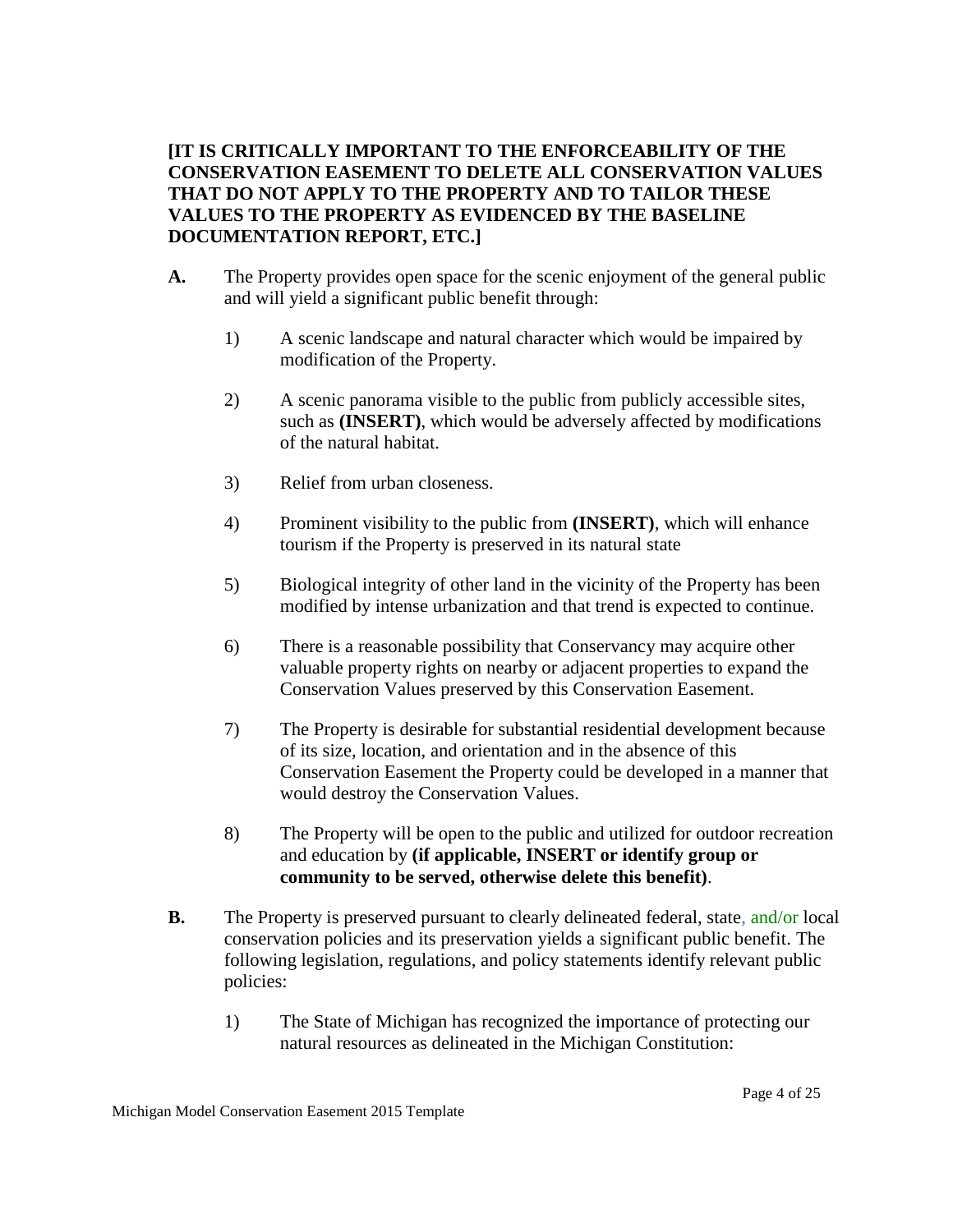The conservation and development of the natural resources of the state are hereby declared to be of paramount public concern in the interest of the health, safety, and general welfare of the people. The legislature shall provide for the protection of the air, water, and other natural resources of the state from pollution, impairment, and destruction. (1963 Constitution, Article IV, Section 52.)

- 2) NREPA Part 21 Subpart 11, Conservation and Historic Preservation Easement, MCL 324.2140 et seq.;
- 3) NREPA Part 355, Biological Diversity Conservation, MCL 324.35501 et seq. (Legislative Findings MCL 324.35502);
- 4) NREPA Part 353, Sand Dune Protection and Management, MCL 324.35301 et seq. (Legislative Findings MCL 324.35302);
- 5) NREPA Part 303, Wetland Protection, MCL 324.30301 et seq. (Legislative Findings MCL 324.30302);
- 6) Water Pollution Control Act of 1972, 33 USC 1251-1387 (§1251 Goals & Policy; §1344 Wetlands permitting, also known as "Section 404" of the Clean Water Act);
- 7) Coastal Zone Management Act, 16 USC 1451 et seq. (§§1451, 1452 Congressional Findings and Policy);
- 8) NREPA Part 323, Shorelands Protection and Management, MCL 324.32301 et seq.;
- 9) NREPA Part 301, Inland Lakes and Streams, MCL 324.30101 et seq.;
- 10) NREPA Part 325, Great Lakes Submerged Lands, MCL 324.32501 et seq.;
- 11) NREPA Part 361, Farmland and Open Space Preservation, MCL 324.36101 et seq.;
- 12) NREPA Parts 91 and 93, Soil Conservation, Erosion, and Sedimentation Control, MCL 324.9101 et seq.; 324.9301 et seq. (Legislative Policy MCL 324.9302);
- 13) The **(INSERT)** governmental agency has endorsed the proposed scenic view of the Property under a landscape inventory, pursuant to a review process.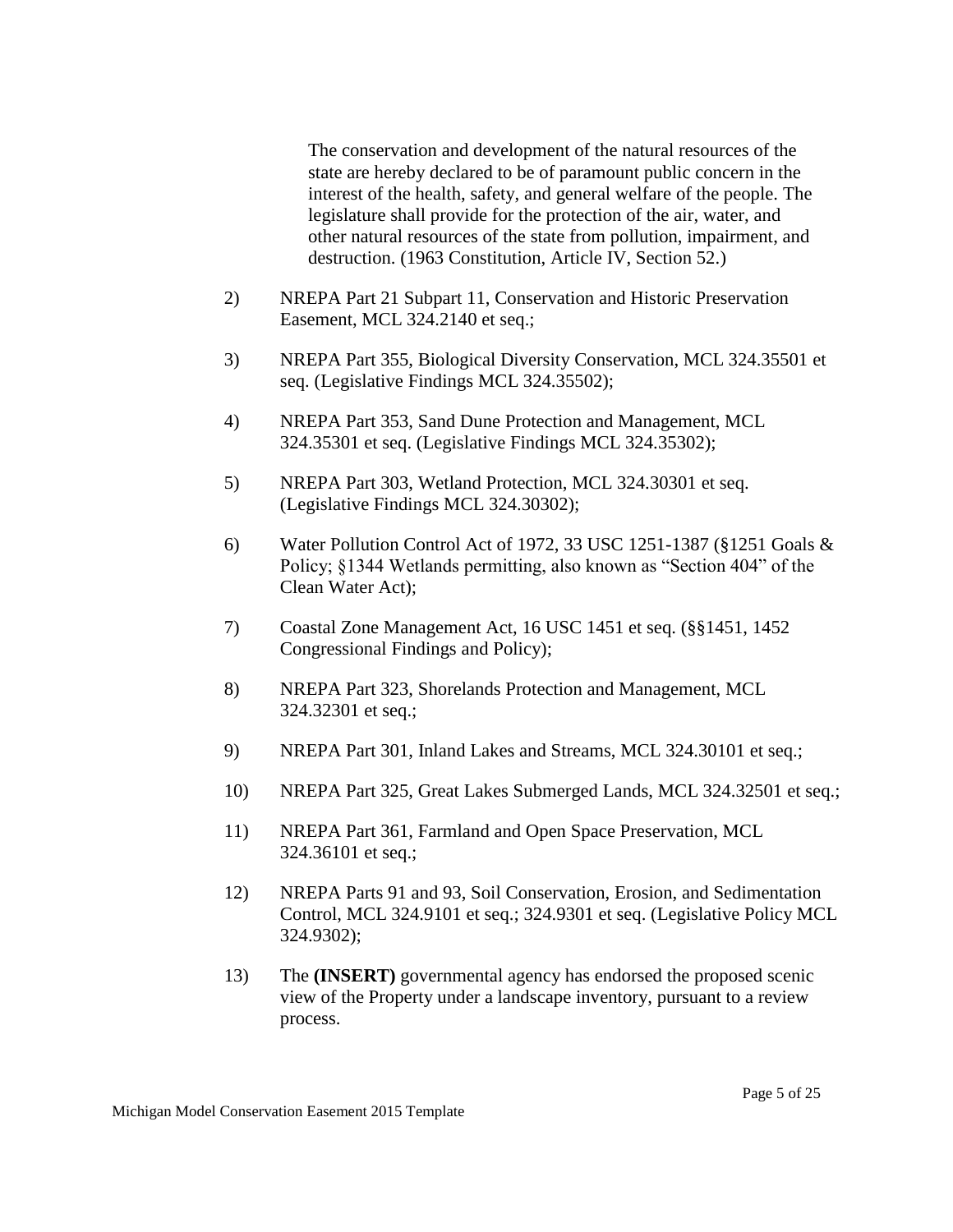- 14) The **(INSERT)** office has recognized the importance of the Property as an ecological and scenic resource, by designating this and other land as **(INSERT)**.
- 15) The Township/County of **(INSERT)** has designated this area as **(INSERT)** in its Comprehensive Plan dated **(INSERT)**.
- 16) **(INSERT/CITE** local policy statements which apply**).**
- 17) The following public funding sources were utilized in the purchase of this Conservation Easement: **(INSERT)**
- **C.** The Property contains significant natural habitat in which fish, wildlife, plants or the ecosystems which support them thrive in a natural state, as demonstrated by:
	- 1) The Property provides vital corridor wetlands and upland wildlife habitats which serve as a connection for wildlife movement and create a natural "greenway" **(INSERT AREA)**.
	- 2) The Property is noteworthy for the **(INSERT)**.
	- 3) Wetlands, as described in NREPA Part 303, Wetland Protection, MCL 324.30301 et seq., identified as important natural resources for the people of the State of Michigan, are present on the Property.
	- 4) Habitat for rare, endangered, or threatened species of animal, fish, plants, or fungi, including: **(INSERT SPECIES)**.
	- 5) **(INSERT** if threatened or endangered and whether in the State of Michigan or federally listed**)** are supported on the Property.
	- 6) The Property contains natural areas which represent high quality examples of terrestrial or aquatic communities **(INSERT)**.
	- 7) The Property contains sustainable habitat for biodiverse vegetation, birds, fish, amphibians and terrestrial animals. The Owner [or Conservancy] has documented the existence of **(INSERT)** on the Property.
	- 8) The Property contains a diversity of plant and animal life in an unusually broad range of habitats for a property of its size.
	- 9) The Property is characteristic of **(INSERT)**. Its dominant vegetation is **(INSERT)** interspersed with **(INSERT** other habitats, streams, important natural features**)**. These plant communities are in a relatively natural and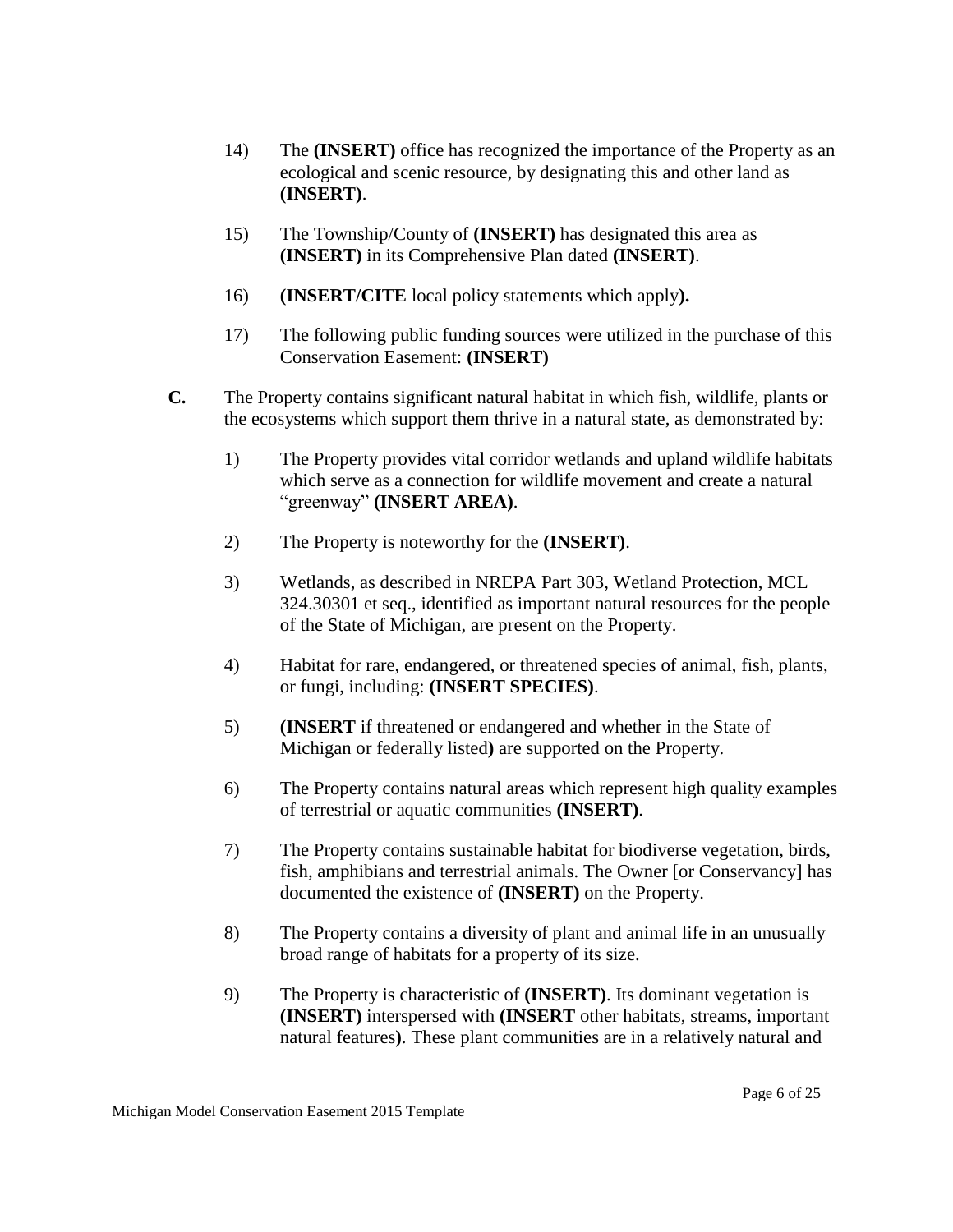undisturbed condition and support the full range of wildlife species found in these habitat types.

- 10) The Property contains natural wetland areas that provide habitat for aquatic invertebrates, reptiles, amphibians, and aquatic and/or emergent vegetation.
- 11) Valued native forest land exists on the Property, which includes diverse native species, trees of many age classes and structural diversity, including a multi-story canopy, standing dead trees and downed logs.
- 12) The Property provides important natural land within the watershed of **(INSERT)**.
- 13) Protection of the Property in its natural and open space condition helps to ensure the quality and quantity of water resources for the **(INSERT)** area.
- 14) The Property includes the **(INSERT)** feet of frontage on the **(INSERT**  name of river, stream, lake**).**
- 15) The Property has a significant amount of undeveloped frontage on the banks/shore of **(INSERT)**, which is a State designated Natural River (designated as a Wilderness River, Wild and Scenic River, or Country-Scenic River) under NREPA Part 305, Natural Rivers, MCL 324.30501- 30515 et seq., [**AND/OR]** is a State-designated trout stream in Michigan.
- 16) Sections of the Property are situated on hillsides with slopes greater than 20% that are adjacent to or in close proximity to **(INSERT** name of body of water or stream**)** and the vegetated slopes would be highly susceptible to erosion damage and accelerated stormwater runoff that could adversely affect water quality if the trees or other vegetation were removed.
- 17) The Property lies in close proximity to the following conserved properties which similarly preserve the existing natural habitat: **(INSERT)**.
- 18) This Easement protects a natural area which contributes to the ecological viability of a local, state, or national park, nature preserve, wildlife refuge, wilderness area, or similar conservation area.
- 19) Preservation of the Property enables Owner to integrate the Conservation Values with other neighboring lands.
- **D.** The Property includes active agriculture and: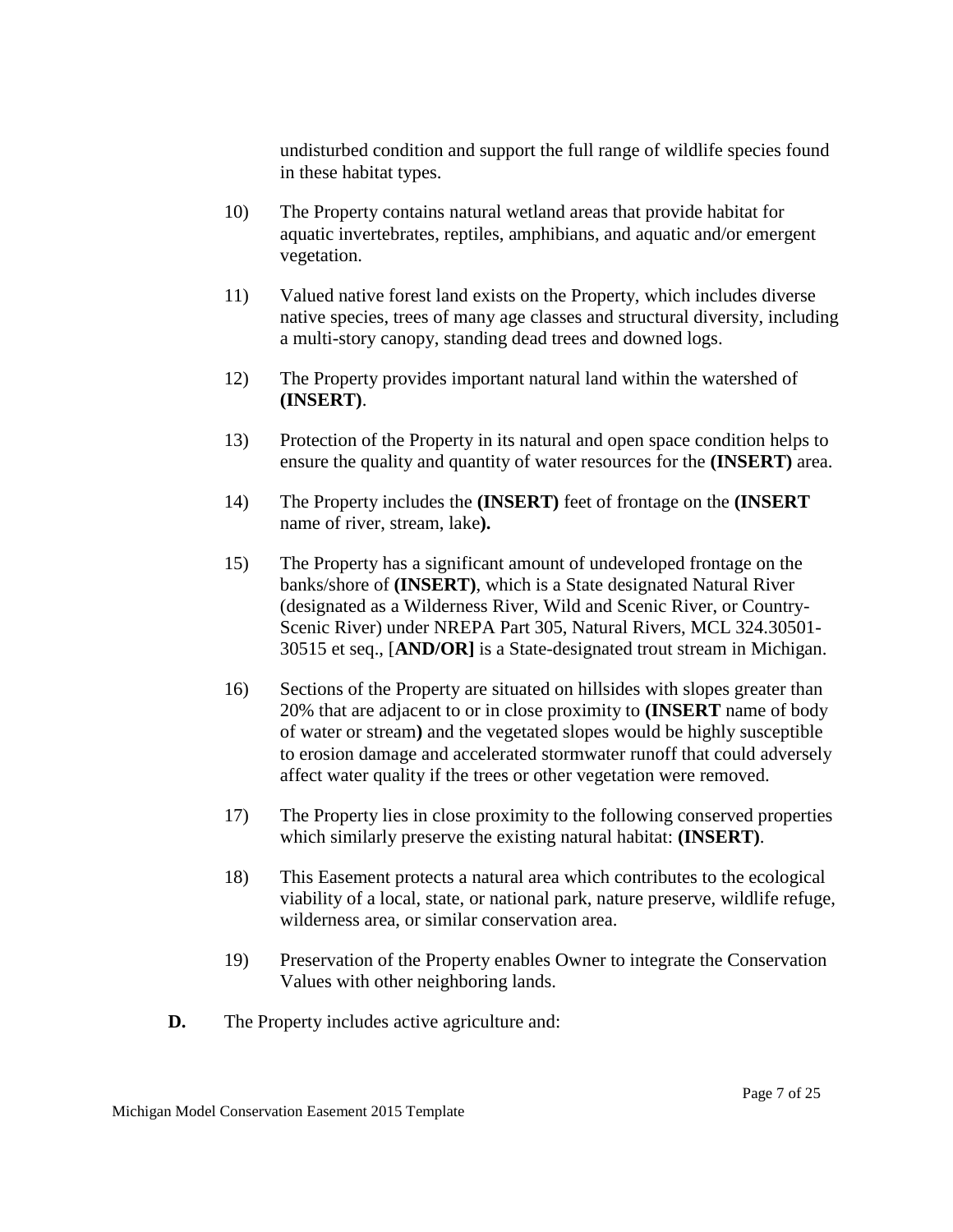- 1) Consists entirely of "prime farmland" and "farmland of local importance" as classified by the U.S. Department of Agriculture and the Natural Resources Conservation Service,
- 2) Has a long history of productive farming and contains significant areas with soil classifications designated as **(INSERT)**,
- 3) Is located within **(INSERT)** Township, a community with an agriculturebased economy in an area presently experiencing rapid development, including the subdivision of prime farmland.
- **3. BASELINE DOCUMENTATION.** Specific Conservation Values of the Property have been documented in a natural resource inventory signed by both Owner and Conservancy (hereinafter "Baseline Documentation Report" regardless of specific name(s) on inventory(ies) ). The Baseline Documentation Report, incorporated herein by reference, consists of maps, a depiction of all existing human-made modifications, prominent vegetation features, identification of flora and fauna, land use history, distinct natural features, and photographs of the Property. The parties agree that the Baseline Documentation Report is an accurate representation of the Property at the time of execution of this Conservation Easement. Conservancy may use the Baseline Documentation Report to enforce this Conservation Easement but is not limited to the Baseline Documentation Report to show a change in conditions. Any characterization of this Easement in the Baseline Documentation Report shall not be interpreted so as to alter, amend, limit, or otherwise modify this Easement; the terms of this Easement shall control in the event of any alleged or actual conflict or inconsistency between the terms of this Easement and the Baseline Documentation Report.
- **4. PERMITTED AND PROHIBITED USES.** Owner retains all ownership rights not expressly restricted by this Conservation Easement but any activity on or use of the Property that is inconsistent with the Purposes or detrimental to the Conservation Values is expressly prohibited. Explicitly retained rights and explicitly prohibited activities and uses include the following, without limitation, with respect to the Property:
	- **A. Right to Convey and Transfer Notices.** Owner retains the right to sell, mortgage, bequeath, donate, or otherwise convey the Property subject to the terms of this Conservation Easement. Each subsequent Owner will be bound by this Easement. At least 30 days prior to transfer of any of Owner's rights in the Property, Owner or Owner's representative shall give a) the proposed transferee of the Property a true, accurate, recorded and complete copy of this Easement, and b) the Conservancy written notice of the proposed transfer including the full name(s) and address(es) of the prospective transferee(s). Owner at all times shall provide Conservancy with up-to-date contact information including mailing address, telephone number, and any email address regularly checked.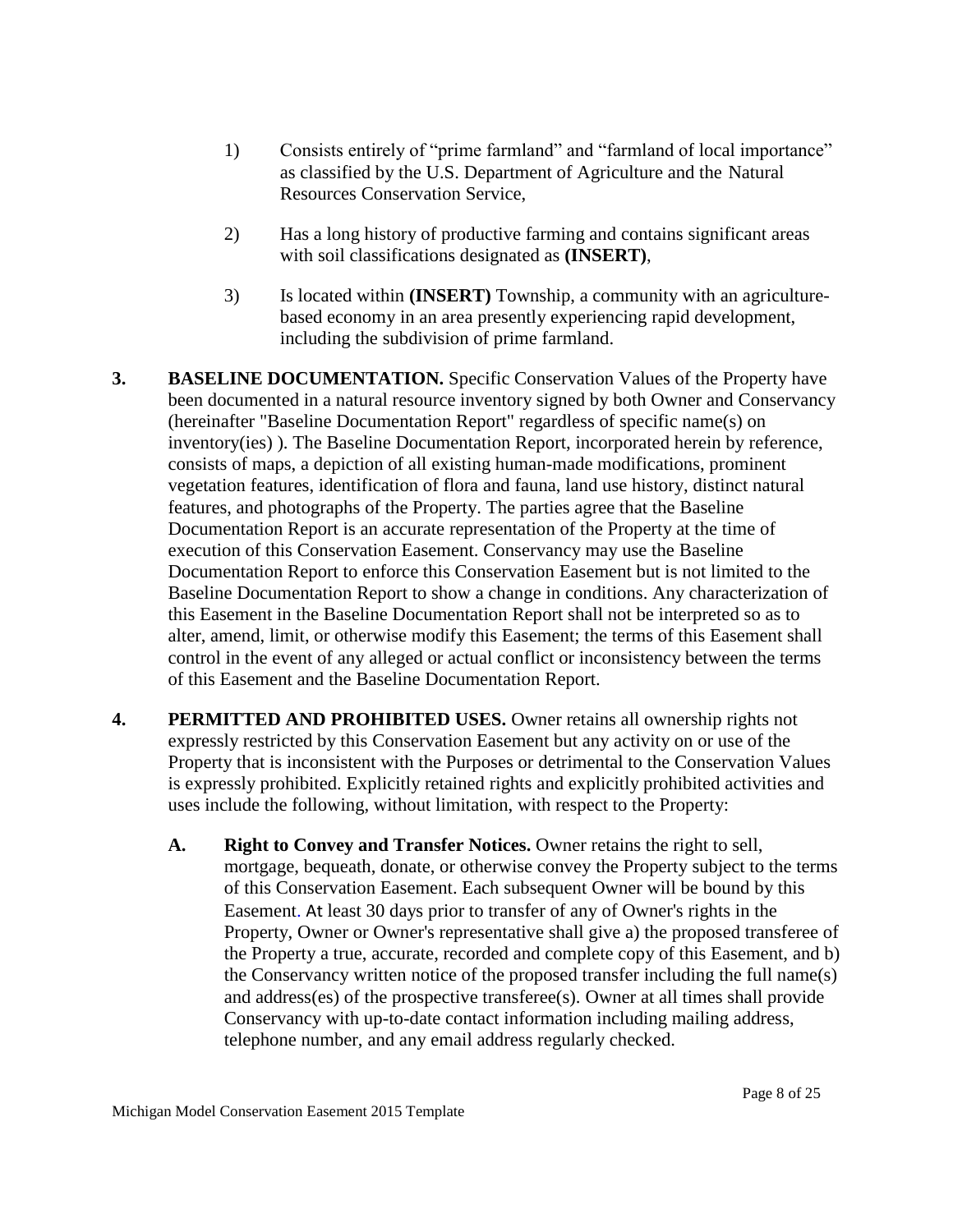- **B. Subdivision.** The following are prohibited: The legal or de facto subdivision of the Property, including any subdivision, short subdivision, platting, binding site plan, testamentary division, creation of a site condominium or other submission of the Property to a condominium form of ownership, or other process by which the Property is divided into lots or in which title to different portions of Property are held by different owners.
- **C. Industrial, Institutional and Commercial Activities.** All industrial, institutional and commercial activity on the Property is prohibited, except as follows:
	- 1) **Right to de minimis commercial recreational activity.** Owner retains the right to de minimis commercial recreational activity as such term is referenced in an Internal Revenue Code section 2031(c)(8)(B) or as otherwise authorized below.
	- 2) **Right to home occupations.** Owner retains right to home occupations that do not involve outside storage of materials, supplies, equipment or products, or require commercial licensing or zoning specific to the Property, or site improvements to accommodate regular visitors or clientele.
- **D. Structures and Construction.** The placement or construction of any humanmade modifications, including structures, buildings, fences, roads, and parking lots is prohibited except as follows:
	- 1) **(Optional if applicable) Right to Maintain and Replace Structures Existing as of Execution of this Easement.** Owner retains the right to maintain, renovate, and replace the structure(s), buildings, fences and roads existing as of the execution of this Easement in substantially the same location and size as documented in Baseline Documentation Report. Any replacement or expansion may not substantially alter the character or function of the structure, building, fence, or road. Prior to beginning renovation or replacement of the structure(s) existing as of execution of this Easement, Owner will provide a written plan to Conservancy for Conservancy's review and approval; such approval may be withheld only upon a reasonable determination by Conservancy that the action as proposed would be inconsistent with the Purpose and terms of this Easement.
	- 2) **(Optional if applicable) Right to Add Designated Structures or Uses.** Owner retains the right to add the following structures, modifications, or uses on the following legally described portion of the Property **(INSERT**  legal description of authorized building envelope**)**. Prior to beginning any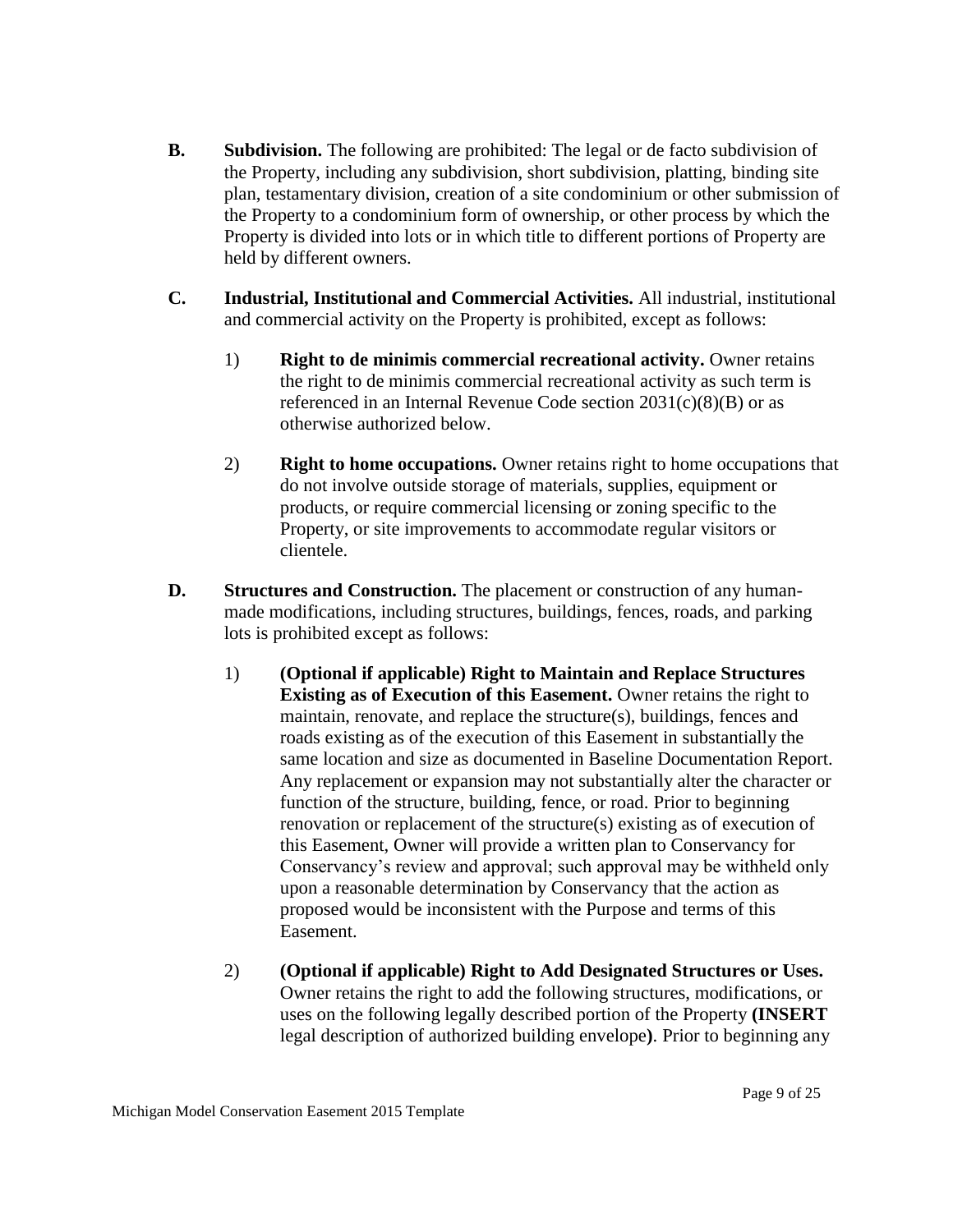site development or construction, Owner will provide a written plan to Conservancy for Conservancy's review and approval; such a plan shall contain a description including timeline, diagram(s) and copies of permit applications; such approval shall not be unreasonably withheld.

- a. <u>\_\_\_\_\_\_\_\_\_\_\_\_\_\_\_\_\_\_\_\_\_\_</u>
- b. <u>\_\_\_\_\_\_\_\_\_\_\_\_\_\_\_\_\_\_\_\_\_\_\_</u>
- **E. Vegetation Management.** Any alteration, including pruning, trimming, cutting down, using herbicides, or otherwise causing the destruction or removal of trees or other vegetation, whether living or dead, in whole or in part, is prohibited, except as follows:
	- 1) **Right to Manage Dangerous, Nonnative or Diseased Trees or Vegetation.** Pruning, trimming, and removing trees or other vegetation is permitted only under the following conditions:
		- a. To respond to, minimize, and/or eliminate real danger to a structure or humans in frequently-used areas due to a structural or health defect of a tree as documented by a registered forester or other natural resource specialist and as approved by Conservancy.
		- b. To respond to, minimize, and/or eliminate a threat of infestation posed by diseased vegetation as documented by a registered forester or other natural resource specialist and as approved by Conservancy.
		- c. To respond to, minimize, and/or eliminate threats from invasive or non-native plant species.
	- 2) **Right to Facilitate Maintenance and Construction**. Reasonable pruning, trimming, or removing trees or other vegetation is permitted to facilitate the maintenance, repair, replacement or construction of any structure, improvement, or trail, expressly permitted by this Easement with Conservancy's permission to correct or restore unusual storm or wildfire damage.
	- 3) **Right to Use and Cut Downed Trees for Firewood**. Owner retains the right to cut and use trees that are downed as a result of natural occurrence for personal use as firewood without a management plan, provided that said use retains adequate woody debris on the forest floor for habitat and soil productivity purposes. This right does not include any removal of live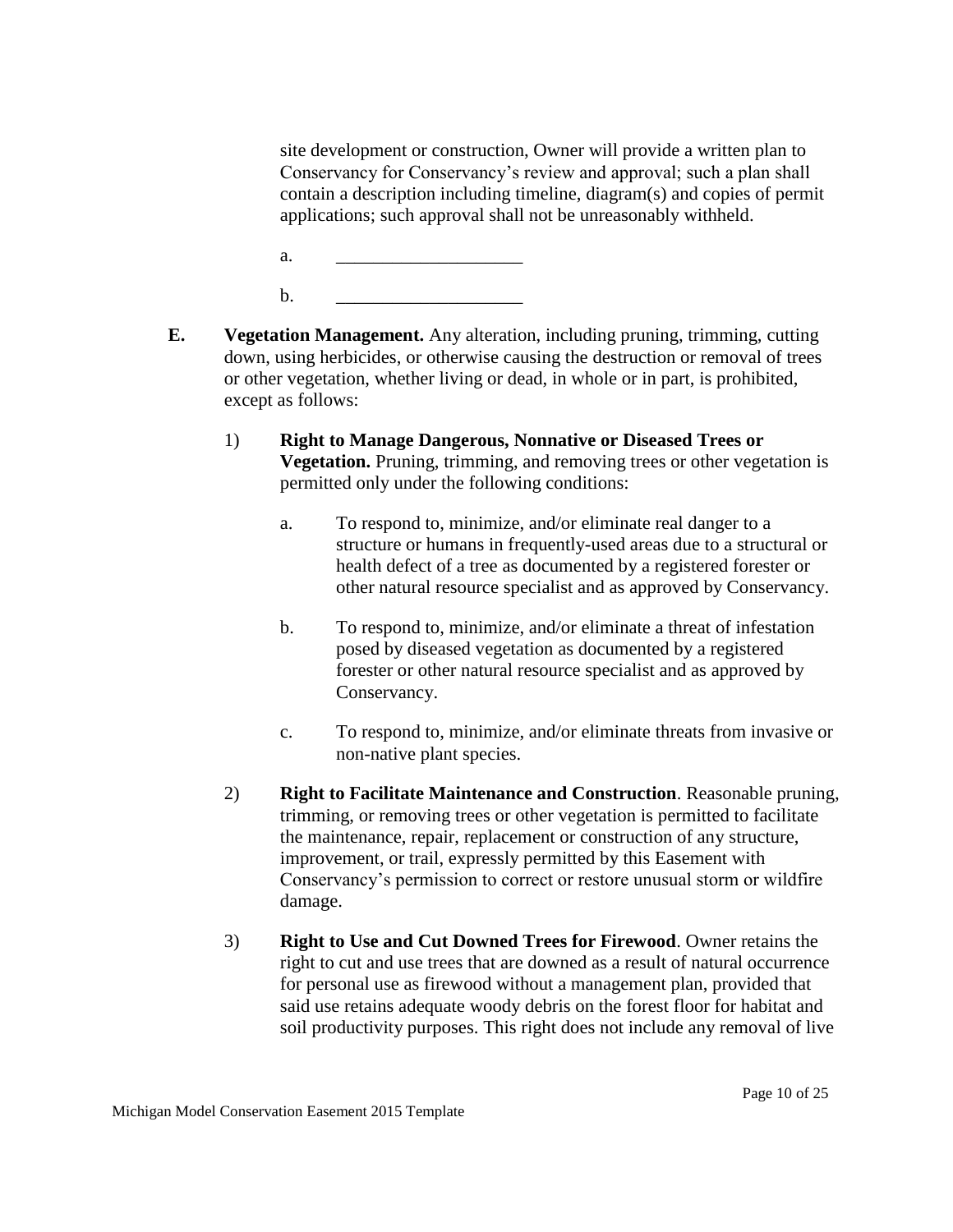or standing dead trees.

- 4) **Right to Conduct Planned Forest Management.** Any removal of live or standing dead trees for purposes not addressed above is considered forest management and is subject to requirements of a mutually agreed upon forest management plan, and Owner shall provide Conservancy with 60 days prior notice of any tree removal or harvest, in accordance with Sec. 7 below.
- **F. Disturbance/Alteration of Land**. Disturbance, alteration, and mining of the surface of the Property, including the excavation, removal, quarrying, filling, storing, or relocation of soil, sand, gravel, aggregate, rock, stone, ore, marl, limestone, gypsum, salt, coal, clay, peat, sod, or topsoil, are prohibited, except as permitted in 4F. 1) below. Treatment, processing, storage, transportation, and other handling of overburden, effluent, tailings, or other waste or byproducts created or produced during mining, the removal of surface or mineral resources, or oil and gas extraction also are prohibited.
	- 1) **Right to use on site sand and gravel.** Owner retains the right to use on site sand and gravel removed from a Building Envelope defined by this Easement for onsite road construction and maintenance if that construction or maintenance is within a Building Envelope defined by this easement or otherwise is permitted by this Easement.
- **G. Mining and Oil and Gas Extraction.** Mining is expressly prohibited, including but not limited to any activity which will disturb, consume, deplete, use, occupy, or alter the surface estate, ecosystem, hydrology, or groundwater, including but not limited to the removal of non-hydrocarbon metallic and non-metallic minerals. No circumstance, including the exercise of the retained rights below, shall be interpreted to permit any of the following: injection, mixing, use, retention, storage, transportation, or other presence of hydraulic, fracking or similar fluids, chemicals, or substances, whether new, used, reclaimed, recovered, waste, or otherwise across or on the Property; use of any surface water on the Property for oil and gas activities, including but not limited to hydraulic fracking; mining or oil or gas exploration, development, or testing for or extraction conducted on, from, or across the surface of the Property; and alteration or use of the Property surface or construction or placement of any structures, including wells and pipelines, on, over, or across the property. Notwithstanding the foregoing prohibitions, the following activities are permitted:
	- 1) **Right to authorize extraction.** Owner retains the right to authorize the extraction of oil, gas, hydrocarbons, or petroleum from beneath the surface of the Property for commercial purposes provided that no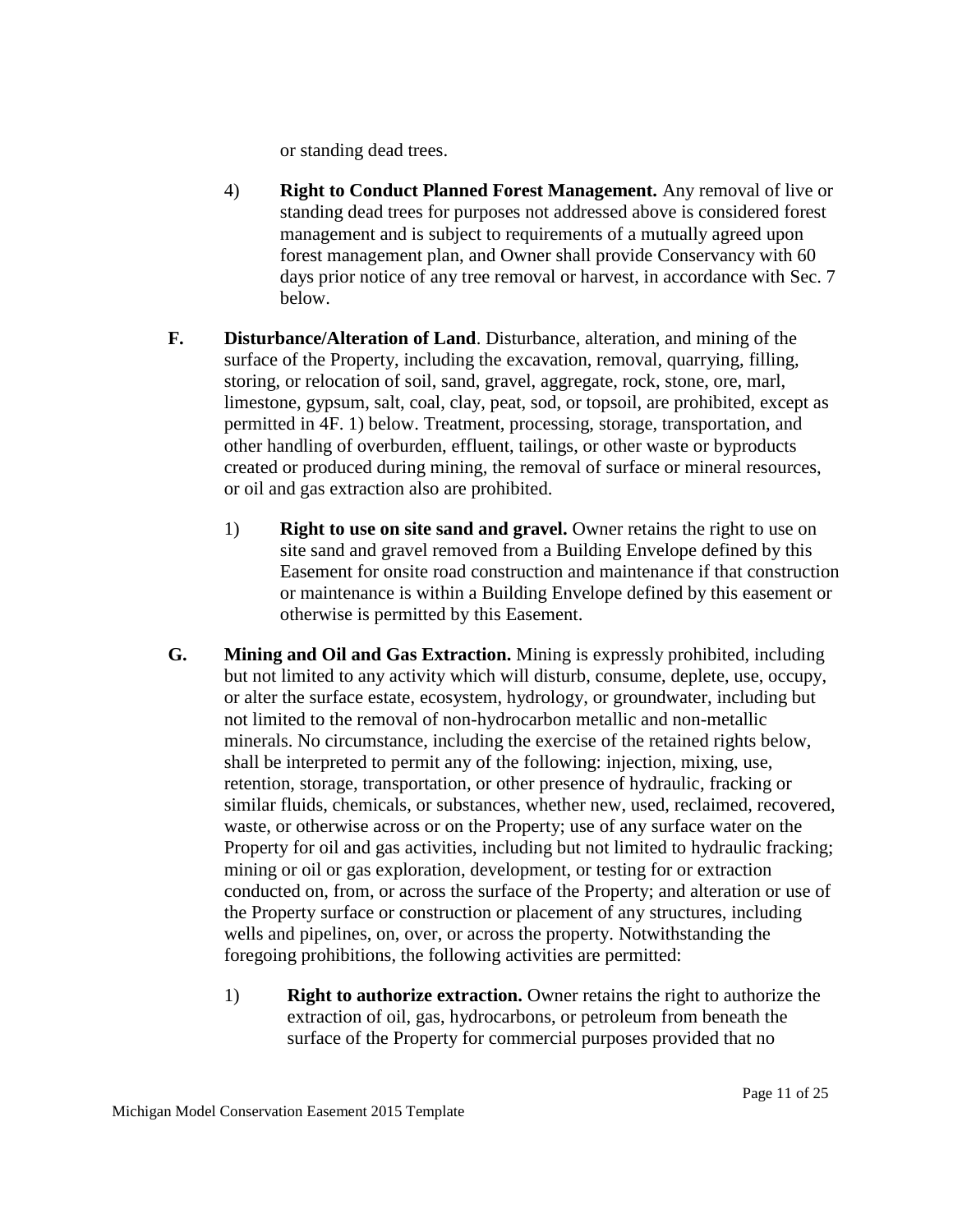exploration, development, or testing for or extraction shall be conducted on, from, or across the surface of the Property and all such extraction is by directional or horizontal drilling from a surface location off of the Property to prevent any impairment of water or other resources protected by this Easement. Nothing otherwise prohibited herein may be allowed by the owner's authorization.

- 2) **Right to enter into a non-developmental lease.** Owner retains the right to enter into a non-developmental lease which solely permits the extraction of oil, gas, hydrocarbons, or petroleum from beneath the Property surface without any alteration or use of the Property surface or construction or placement of any structures, including wells and pipelines, on, over, or across the Property. Nothing otherwise prohibited herein may be allowed by the terms of the non-developmental lease.
- **H. Waste.** Processing, retention, storage, transporting, dumping, disposal, or injection of liquid, solid, gaseous, natural or human-made waste, refuse, or debris on or into the Property is prohibited.
- **I. Water Courses, Groundwater.** Natural water courses, lakes, rivers, streams, creeks, wetlands, and other bodies of surface water and groundwater or water features may not be altered or impounded. Water from ground or surface sources may not be diverted, blocked, extracted, pumped, or piped from the Property or degraded or polluted.
- **J. Off-Road Recreational Vehicles.** Motorized off-road vehicles such as, but not limited to, snowmobiles, dune buggies, all-terrain vehicles, dirt bikes, and motorcycles may not be operated off of designated roads and trails on the Property.
	- 1) **Right to Emergency Vehicle Access and Restoration Work.**

Emergency vehicles are permitted as necessary. Vehicles used to complete Conservancy-approved restoration work are permitted as necessary.

- **K. Livestock**. Raising or housing of livestock, poultry or horses, commercial breeding, and commercial aquaculture are prohibited on the Property.
- **L. Signs and Billboards.** Billboards and permanent signs are prohibited except as follows:
	- 1) **Right for signs for specific purposes.** Owner retains the right to display signs for the following purposes and any other purposes consistent with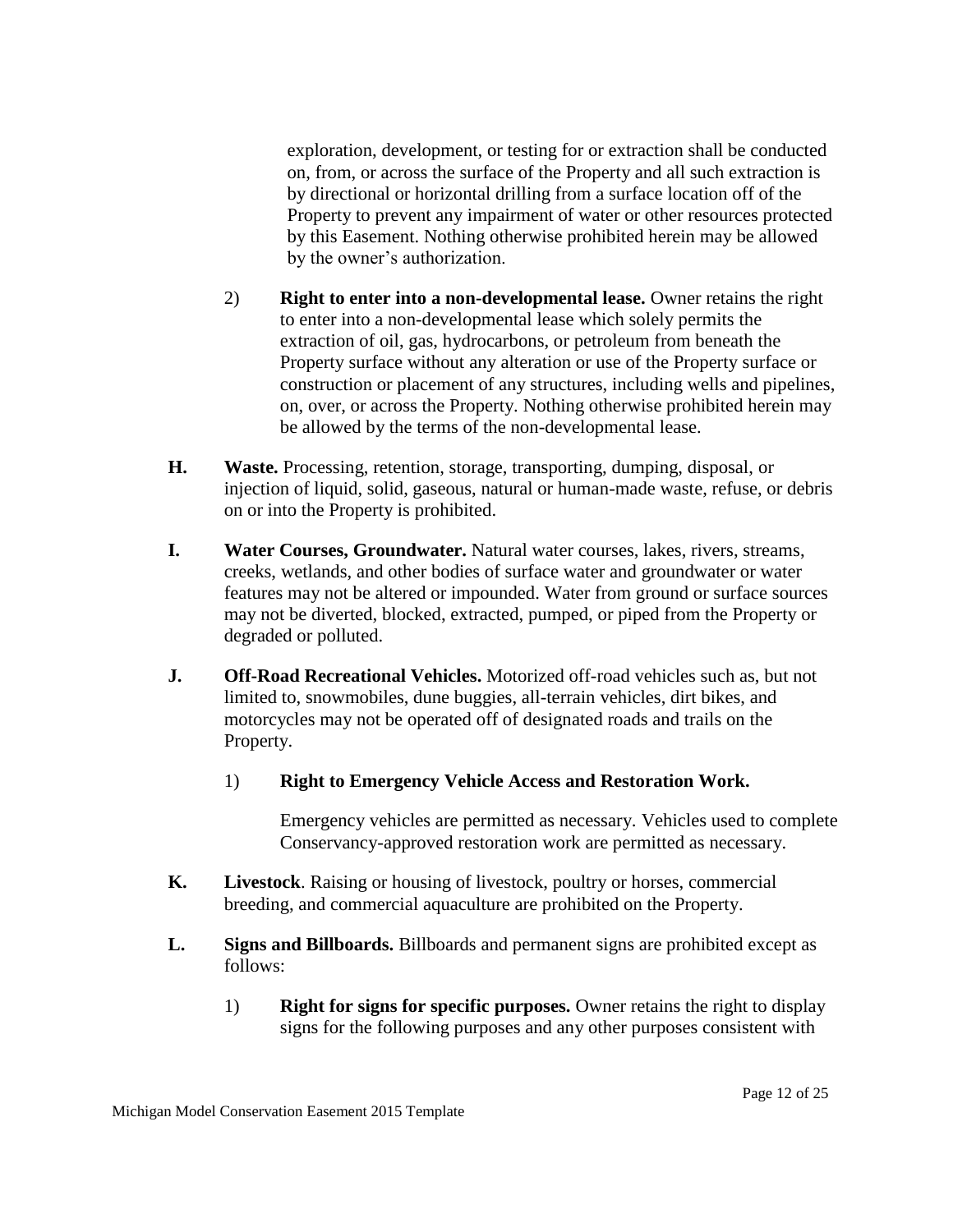Permitted Uses under Sec. 4.

- a. To disclose the name and address of the Property or the owner's name.
- b. To disclose that the Property is protected by a conservation easement (See 5 D)
- c. To state that trespassing or any unauthorized entry or use is prohibited.
- d. To advertise the Property for sale or lease.
- e. To identify and interpret trails and natural features.
- f. To warn of the presence of dogs or other animals.
- g. To warn or deal with matters of property boundaries, health, safety, and welfare.
- h. To comply with any applicable law or regulation.
- **M. Right to Hunt, Trap and Fish.** Owner retains all rights to hunt, trap, and fish on and from the Property consistent with all applicable laws.
- **N. Right to Renewable Energy.** Owner reserves the right to and may construct, operate, maintain, replace, and upgrade otherwise lawful non-commercial solar, wind, geothermal, and other types of renewable energy generation equipment ("Equipment") to the extent such uses are not inconsistent with this Easement provided (a) the energy generated is principally intended for non-commercial, non-industrial (e.g., residential and/or agricultural) use on the Property, (b) Owner obtains the prior written approval of Conservancy, (c) such Equipment will be and is located solely within the approved Building Envelope, and (d) installation, construction, and use of such Equipment does not adversely impact the Conservation Values protected by this Easement.
- **O. Right to Other Permissible Uses.** Conservancy and owner acknowledge that there may be other permissible uses that may be fully consistent with the protection of the Conservation Values and Purposes but are not contemplated or expressly reserved in this Easement. Accordingly, Conservancy and Owner agree that the Owner may engage in any such permissible use only if the Owner seeks approval from Conservancy prior to implementing any such use, and the Conservancy confirms in writing, and in its sole discretion, that the proposed use does not impair or interfere with the Conservation Values and Purposes of this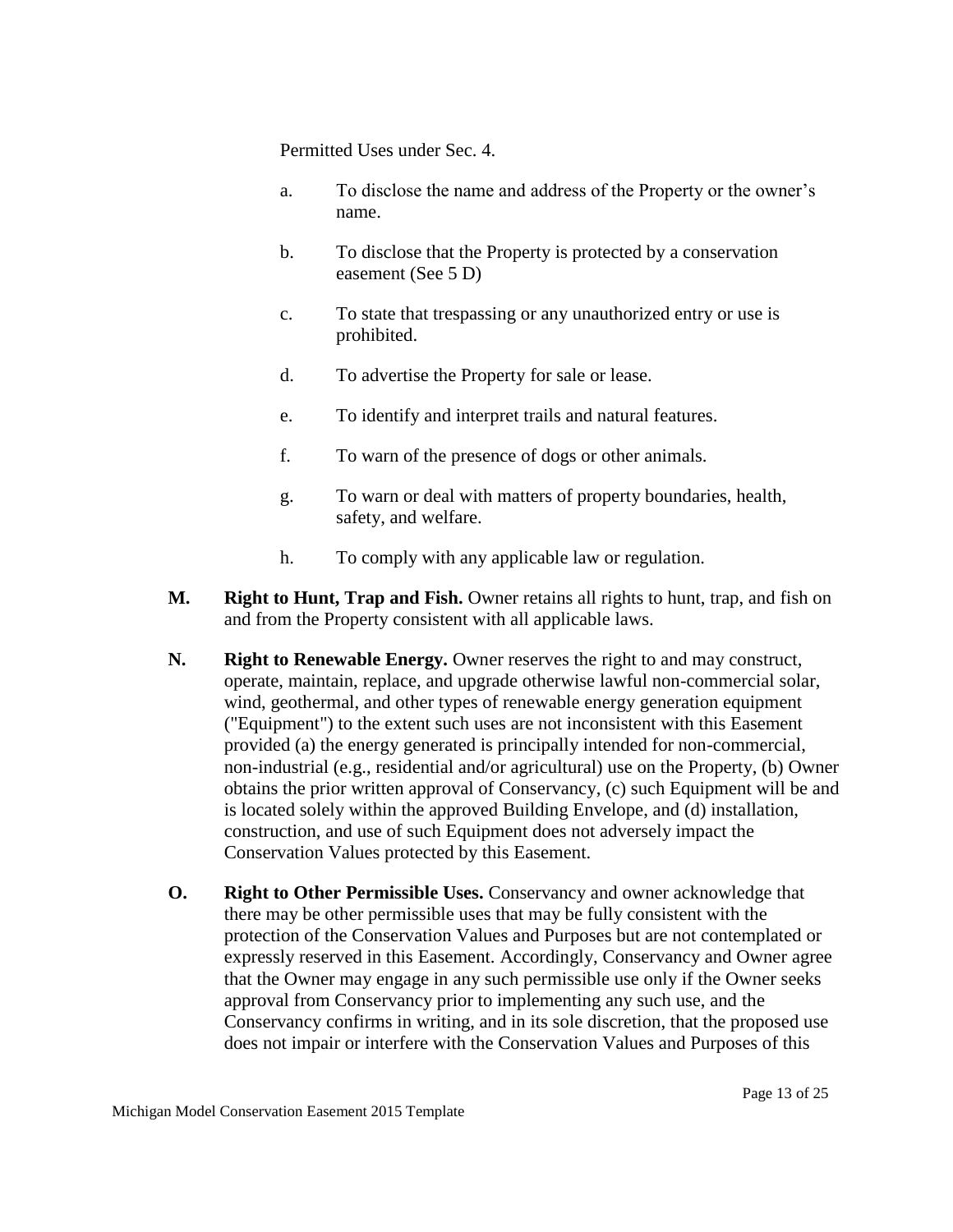Easement.

- **5. CONSERVANCY RIGHTS.** Owner grants the following rights to Conservancy to perpetually maintain the Conservation Values of the Property:
	- **A. Entry and Cooperation.** The public is not granted access to, right of entry onto, or use of the Property by this Easement. Conservancy including its authorized agents may enter the Property at reasonable times to monitor the Property, to enforce compliance with this Easement, and to otherwise exercise its rights under this Easement. Owner shall fully cooperate with Conservancy in Conservancy's undertaking and execution of Conservancy's responsibilities under this Easement; Conservancy will not unreasonably interfere with Owner's use and quiet enjoyment of the Property or permit others to enter the Property. Except in case of emergency or if there is imminent threat to the Conservation Values, Conservancy shall exercise reasonable efforts to notify Owner in advance of Conservancy's planned entry onto the Property. Owner agrees to fully cooperate with Conservancy regarding all matters relating to this Easement including, without limit, promptly, truthfully and accurately reporting and fully disclosing all activities and conditions on or affecting the Property regarding or affecting the Purposes and Conservation Values of this Easement and any violations of this Easement. Owner shall not directly or indirectly interfere with, restrict, place conditions upon access, or otherwise prevent Conservancy or its representatives or agents from entering the Property for purposes of monitoring, inspecting, verifying, protecting, correcting, preserving or otherwise acting to protect the Conservation Values of or otherwise enforce this Easement. If locked gates or other features restrict access to the Property, Owner shall provide Conservancy with keys and all other information or means necessary for Conservancy or its agents to be able to reasonably enter the Property by vehicular means over established access roads or trails; without liability, Conservancy may undertake reasonable self-help to access the Property for Easement-related purposes if such information or means are not provided by Owner.
	- **B. Right to Preserve.** Conservancy has the right to prevent any activity on or use of the Property that is inconsistent with the Purposes or detrimental to the Conservation Values of the Property.
	- **C. Right to Require Restoration.** Consistent with the remedies below, Conservancy has the right to require Owner to restore to its prior condition any area or feature of the Property which is damaged by any activity inconsistent with this Conservation Easement. Owner shall conduct the restoration in accordance with a plan submitted to and approved by Conservancy.
	- **D. Signs.** The Conservancy has the right to place signs on the Property which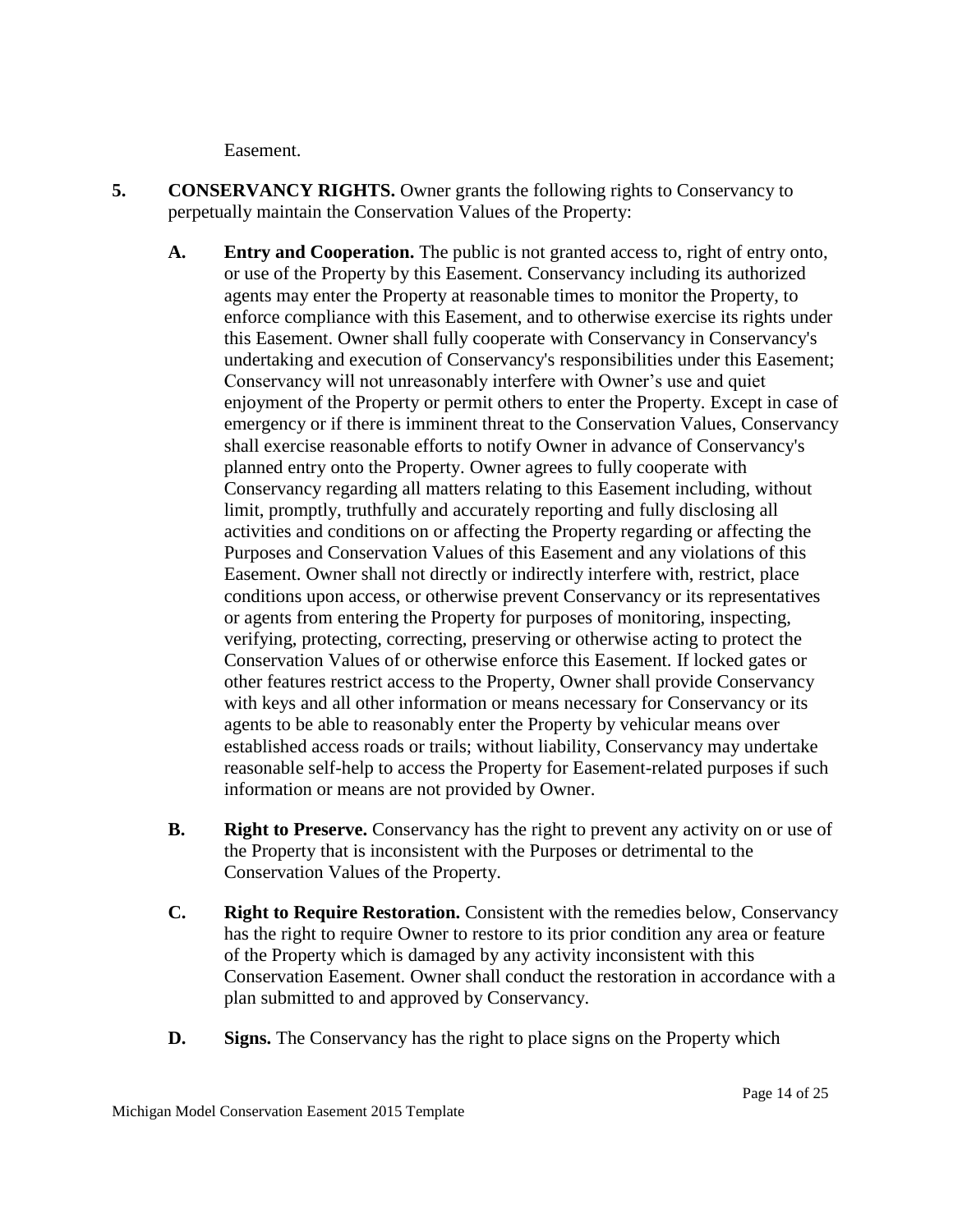identify the land as protected by this Conservation Easement. The number and location of any signs are subject to the Owner's approval, which shall not be unreasonably withheld or restricted.

- **6. CONSERVANCY REMEDIES.** Conservancy has the following cumulative, nonexclusive remedies:
	- **A. Delay in Enforcement.** Any delay in enforcement shall not be construed as a waiver of Conservancy's right to enforce the terms of this Easement.
	- **B. Third Person Violations.** Owner and Conservancy shall have the following rights for acts or occurrences at the Property beyond the direct or indirect control of Owner:
		- 1) Conservancy may not bring an action against Owner for modifications to the Property or damage to the Property or its Conservation Values resulting from natural causes beyond Owner's control, including natural disasters, fires, floods, storms, natural earth movement or other acts of God.
		- 2) Owner shall be responsible for modifications or damage to the Property that impair or damage the Conservation Values of the Property and result from the acts of third persons whose use of, or presence on, the Property was authorized by Owner. Owner shall perform such restoration pursuant to and in accordance with the restoration plan prepared by a competent professional selected by Owner and submitted to and approved by Conservancy in writing.
		- 3) In the event of an unauthorized third-person violation of the Conservation Values on the Property, Conservancy shall not seek restoration or exercise remedies available to it if and so long as Owner diligently pursues all available legal remedies against the violator. In the event actions taken by unauthorized third persons impair the Conservation Values protected by this Easement, Conservancy reserves the right, either jointly or singly, to pursue all appropriate civil and criminal penalties to compel restoration and Owner assigns all claims and rights to recover against such third persons to Conservancy.
	- **C. Notice and Demand.** If Conservancy determines that Owner is in violation of this Easement, or that a violation is threatened, Conservancy shall provide written notice to Owner. The written notice will identify the violation and request corrective action to cure the violation and, where the Property has been injured, to restore the Property. If at any time Conservancy determines, in its sole and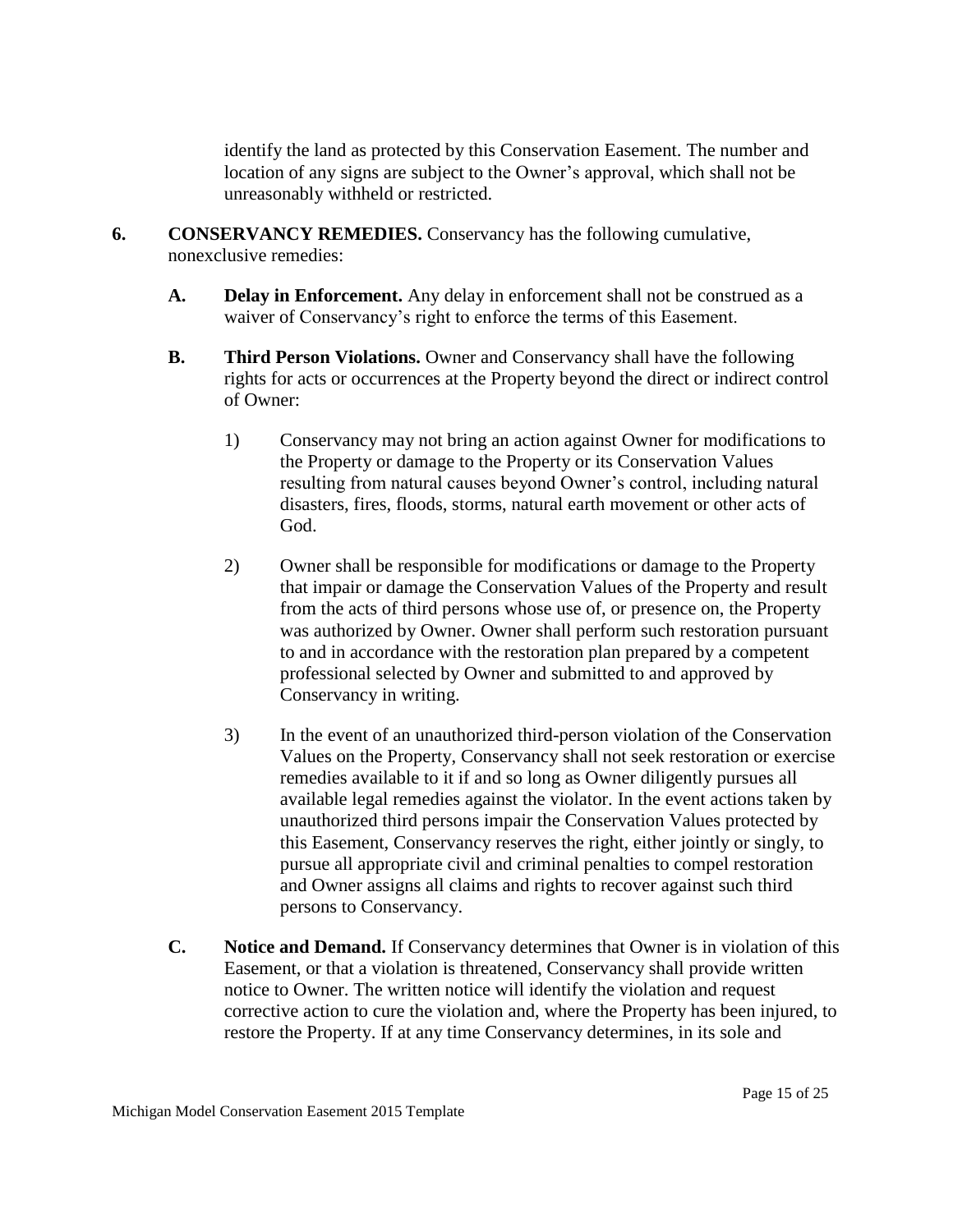absolute discretion, that the violation constitutes or threatens immediate and irreparable harm, no written notice is required and Conservancy may then immediately pursue its remedies to prevent or limit harm to the Conservation Values of the Property. If Conservancy believes that this Easement has been, or is expected to be, violated, and Conservancy's good-faith and reasonable efforts to notify Owner are unsuccessful, Conservancy may pursue its lawful remedies to mitigate or prevent harm to the Conservation Values without prior notice and without awaiting Owner's opportunity to cure.

- **D. Owner Failure to Act.** If, within 28 days after written notice, Owner does not implement corrective measures requested by Conservancy, Conservancy may bring an action in law and/or in equity to enforce the terms of the Easement. In the case of immediate or irreparable harm, as determined in the sole discretion of Conservancy, or if Owner is unable to be notified, Conservancy may invoke these same remedies without notification and/or awaiting the expiration of the 28-day period. Conservancy is entitled to seek to enjoin the violation through temporary or permanent injunctive relief and to seek specific performance, declaratory relief, restitution, reimbursement of expenses, and/or an order compelling Owner to restore the Property. Conservancy shall have the right of specific performance to impose or enforce any right and obtain relief by immediate temporary restraining, preliminary and/or permanent injunctive order, without the necessity of bond or other security, and without having to prove damages. Such relief shall be against Owner and/or any person or entity acting in concert with Owner and in addition to damages and other available remedies to the Conservancy and all such rights and remedies shall be cumulative. Owner agrees if a violation of this Easement is threatened or occurs the harm and injury to the Conservancy will be irreparable and such that the Conservancy will have no adequate remedy at law and could not be compensated adequately by damages.
- **E. Recovery Costs and Reimbursement.** If the court determines that Owner has failed to comply with this Easement, Owner shall also reimburse Conservancy for all reasonable litigation costs and reasonable attorney's fees, and all costs of corrective action or Property restoration incurred by Conservancy.
- **E. Frivolous Litigation.** If Conservancy initiates litigation against Owner to enforce this Easement, the court determines that Owner is the prevailing party, and the court determines that (i) the litigation was initiated with the primary purpose to harass, embarrass, or injure Owner; (ii) Conservancy did not have a reasonable basis to believe that the facts underlying Conservancy's legal position were in fact true; or (iii) Conservancy's legal position was devoid of arguable legal merit, then the court may require Conservancy to reimburse Owner's reasonable costs and reasonable attorney's fees in defending the action.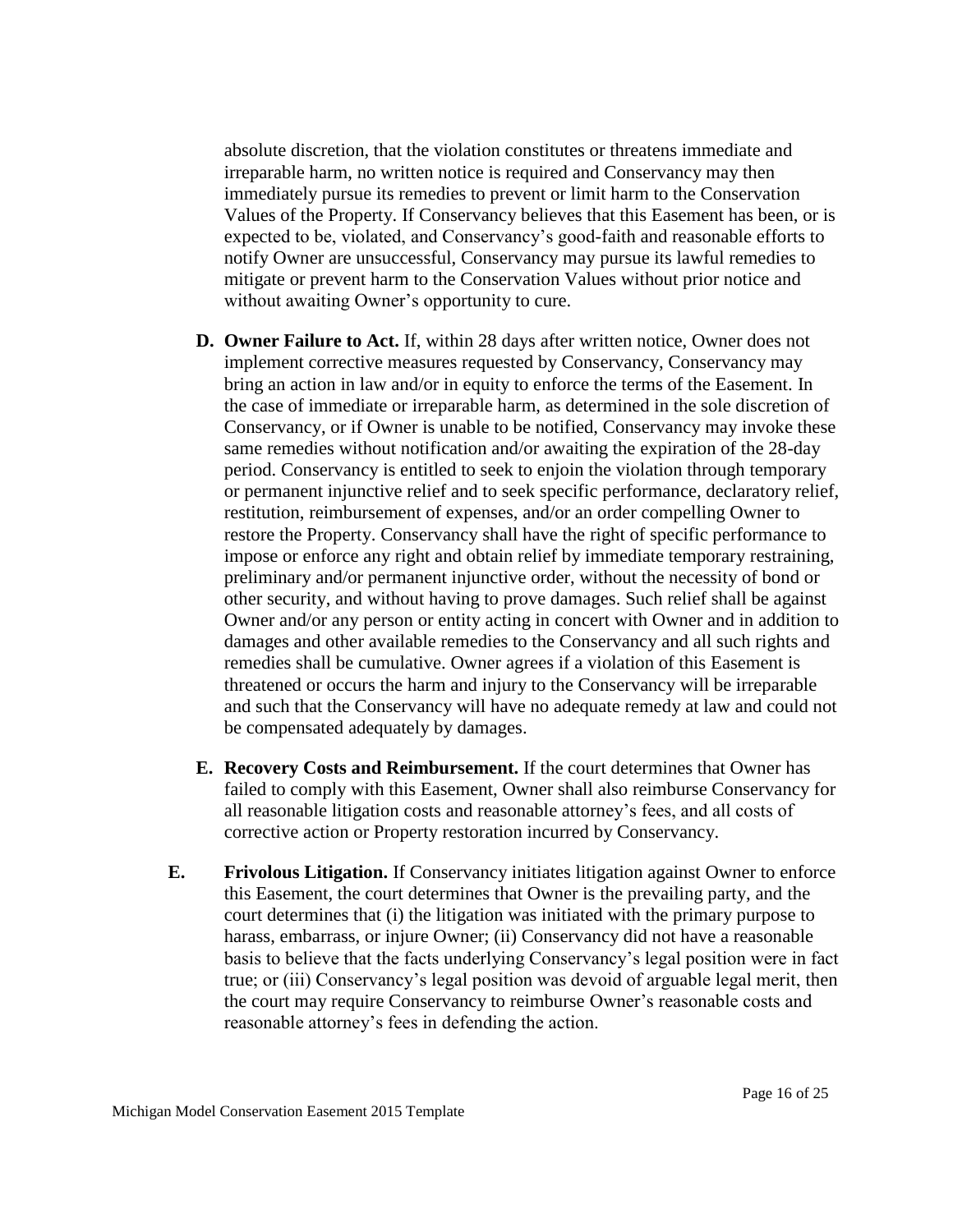- **F. Actual or Threatened Non-Compliance.** Conservancy's rights under this Section 6 apply equally in the event of either actual or threatened violations of the terms of this Easement. Owner agrees that Conservancy's claim for money damages for any violation of the terms of this Easement is inadequate. Conservancy shall also be entitled to affirmative and prohibitive injunctive relief and specific performance, both prohibitive and mandatory. Conservancy's claim for injunctive relief or specific performance for a violation of this Conservation Easement shall not require proof of actual damages to the Conservation Values.
- **G. Cumulative Remedies.** The preceding remedies of Conservancy are cumulative. Any or all of the remedies may be invoked by Conservancy if there is an actual or threatened violation of this Conservation Easement.

## **7. NOTIFICATION.**

**Notification.** If Owner proposes to undertake any activity which requires notice to Conservancy or Conservancy's approval, Owner shall provide 60-days written notice of Owner's planned activity together with all reasonably related information, such as a written description of the planned activity, engineer/architect plans and drawings, updated contact information, permits, schedules, and the like. Notification must be written and submitted as required in Section 20. Notices.

**Approval.** Conservancy will give approval so long as a) the Conservancy determines the proposed use or activity does not negatively impact the Conservation Values or Purposes of this Easement, and b) notification, including any required plans and other related information, has been properly completed.

If Conservancy does not approve, deny, or request to amend and resubmit Owner's planned activity within 60 days after actual receipt of written notice and supporting materials or request, this failure to respond shall be deemed a constructive denial. Because a constructive denial is not a decision by the Conservancy, it is not a decision on the merits of the Grantor's request, therefore it is not final or binding on the Conservancy, and the Owner can resubmit the same or amended request for approval. If the Owner's request is approved by the Conservancy, the approval shall continue for three years. If Owner's approved activity has not been completed within three years after Owner's initial written approval by the Conservancy, then that approval will be deemed revoked and the Owner must reacquire an approval from the Conservancy pursuant to this Article III 7.

**8. SUBORDINATION.** Owner represents and warrants that as of the date of execution and recording of this Conservation Easement, the Property is not subject to any lease, land contract, mortgage, lien, claim or interest which has not been subordinated to this Conservation Easement. Any lease, land contract, mortgage, lien, claim or interest in the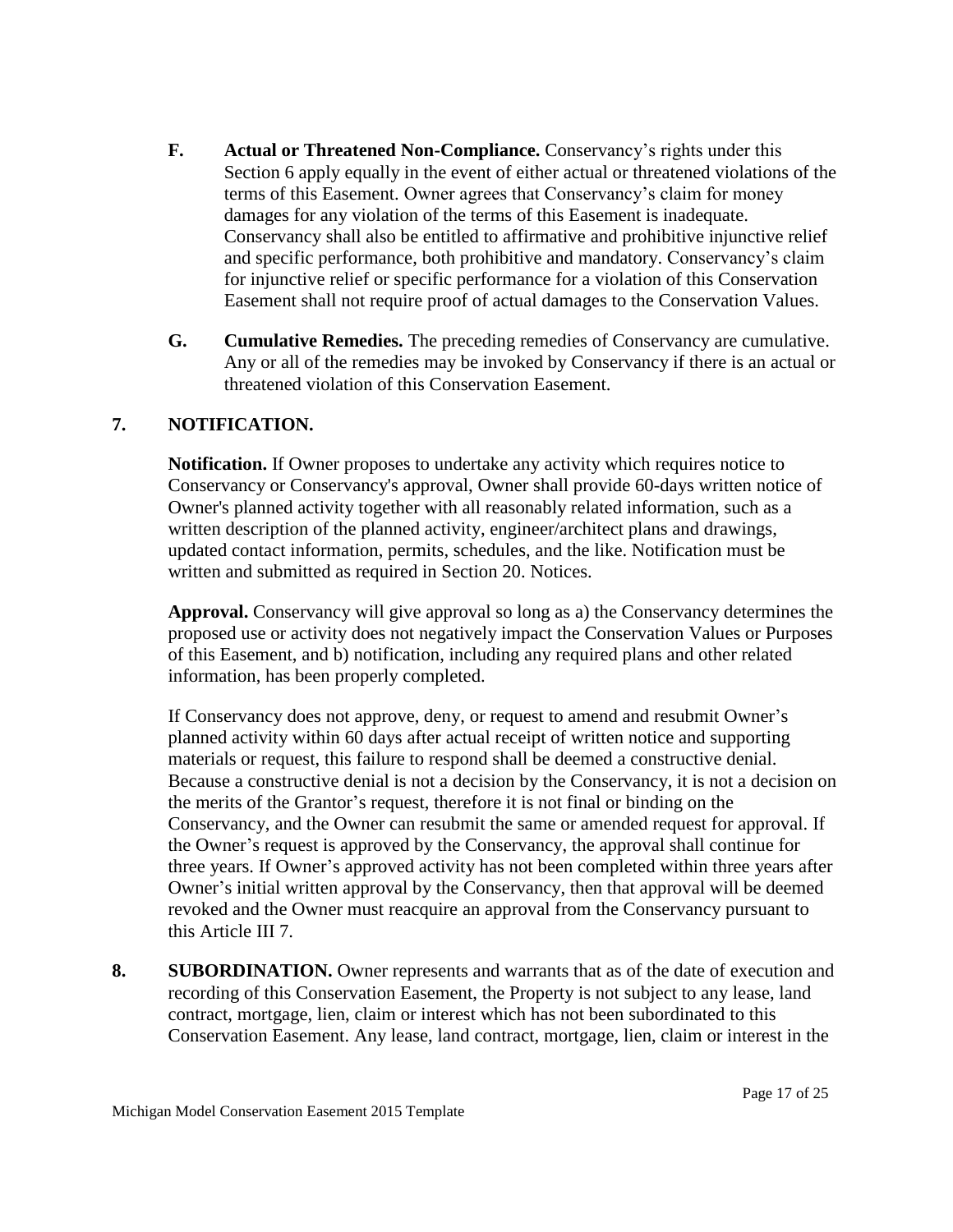Property arising after the date of recording this Conservation Easement shall be subject and subordinate to the terms of this Conservation Easement.

## **9. CONSERVATION EASEMENT REQUIREMENTS UNDER MICHIGAN AND FEDERAL LAW.**

- A. This Conservation Easement is an immediately vested interest in real property created pursuant to NREPA Part 21 Subpart 11 Conservation and Historic Preservation Easement, MCL 324.2140 et seq. Owner agrees that this Conservation Easement has a fair market value that is at least equal to the proportional value that the Conservation Easement at the time of the gift bears to the value of the Property as a whole at that time.
- B. This Conservation Easement is established for conservation purposes pursuant to the Internal Revenue Code, as amended, 26 U.S.C. Section 170(h)(1)-(6) and Sections 2031(c), 2055, and 2522, and under Treasury Regulations at Title 26 C.F.R. Section 1.170A-14 et seq., as amended.
- C. Conservancy is qualified to hold conservation easements pursuant to these statutes. Conservancy is a publicly funded, non-profit  $501(c)(3)$  organization with the authority to accept lands, easements, and buildings for the purpose of preserving and protecting natural, scenic, educational, recreational, or open-space values of real property, and with the commitment to preserve the Conservation Values of the Property.
- **10. OWNERSHIP COSTS AND LIABILITIES.** In accepting this Conservation Easement, Conservancy shall have no liability or other obligation for costs, taxes, assessments, insurance, maintenance, or other liabilities of any kind related to the Property. Conservancy's rights do not include the right, in absence of a judicial decree, to enter the Property for the purpose of becoming an operator of the Property within the meaning of the Comprehensive Environmental Response, Compensation, and Liability Act, NREPA, or any similar statute or regulation. Conservancy, its members, trustees or directors, officers, employees, and agents have no liability arising from injury or death to any person or physical damage to any property on the Property. Owner agrees to defend, indemnify and hold harmless Conservancy against such claims arising during the term of Owner's ownership of the Property.
- **11. HAZARDOUS MATERIALS.** Owner represents and warrants that Owner has no knowledge of any release, discharge, dispersal or storage of hazardous substances, or hazardous wastes on the Property. Owner agrees to defend, indemnify, and hold harmless Conservancy against all claims of hazardous materials contamination on the Property.

## **12. CESSATION OF CONSERVANCY EXISTENCE.** If Conservancy ceases to exist or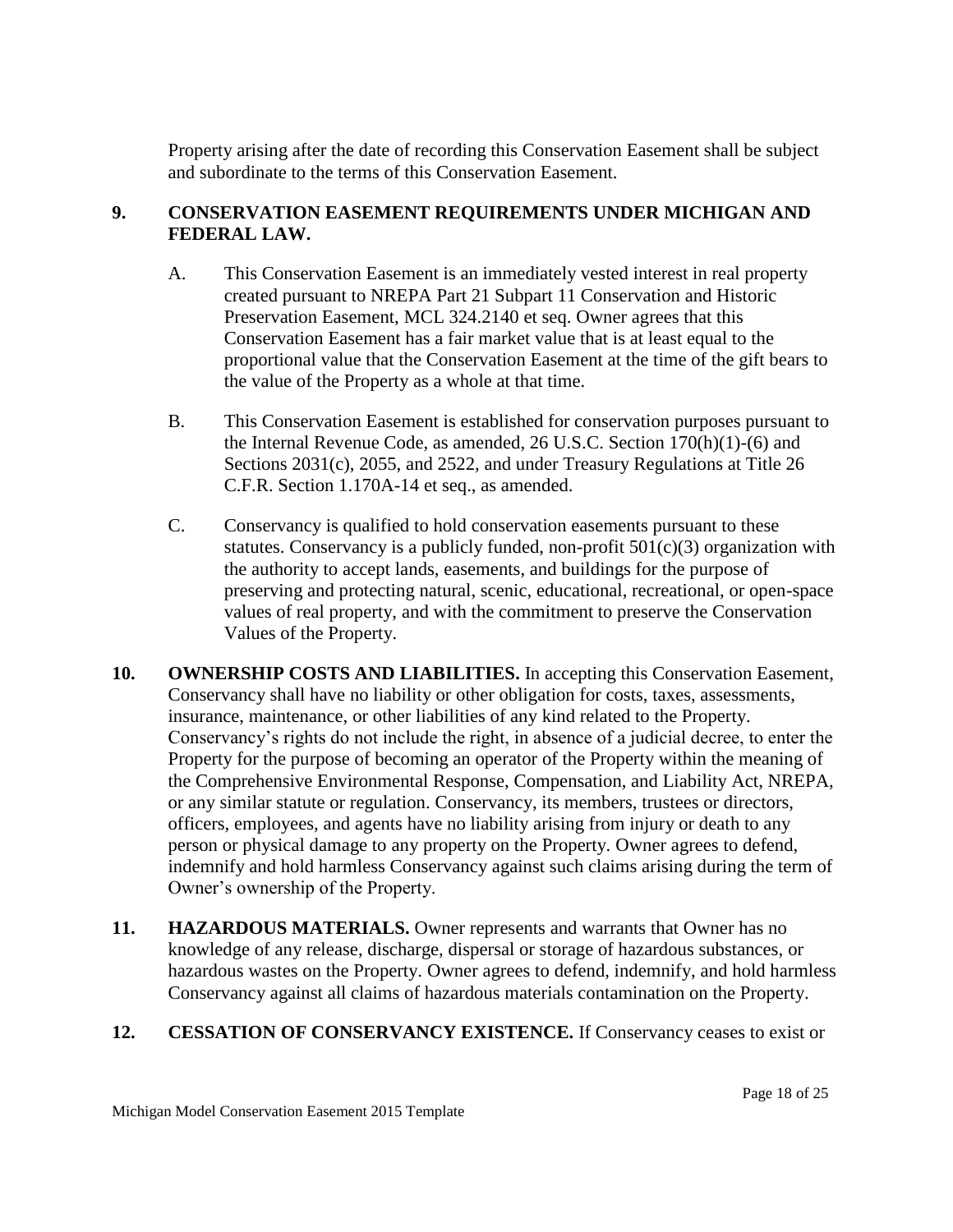fails to be a "qualified organization" for purposes of Internal Revenue Code Section 170(h)(3), or if Conservancy is no longer authorized to acquire and hold conservation easements, then this Conservation Easement shall become vested in another entity which is a "qualified organization" for purposes of Internal Revenue Code Section 170(h)(3). Conservancy's rights and responsibilities shall be assigned to any entity having similar conservation purposes to which such right may be awarded under the *cy pres* doctrine.

- **13. ASSIGNMENT.** The Conservancy may assign its rights and obligations under this Conservation Easement only to an organization that, at the time of the assignment, is a "qualified organization" under Section 170(h)(3) of the Internal Revenue Code of 1986, as amended. The Conservancy shall require as a condition of assignment that the assignee assume all obligations of the Conservancy under this Conservation Easement and continue to carry out the conservation purposes of this Conservation Easement.
- **14. FUTURE CONDITIONS.** No use shall be made of the Property and no activity thereon shall be permitted which is, or is likely to become, inconsistent with the Purposes of this Easement. Owner and Conservancy acknowledge that, in view of the perpetual nature of this Easement, they are unable to foresee all potential future land uses, technologies, climate changes, evolution in flora and fauna, other natural resources, and other circumstances, occurrences and conditions affecting the Property or the purposes of this Easement.
- **15. TERMINATION.** This Conservation Easement may be extinguished only by a court order upon an unexpected change in condition which causes it to be impossible to fulfill the Purposes, or by exercise of eminent domain.
	- **A. Unexpected Change in Conditions.** If subsequent circumstances render the Purposes impossible to fulfill, then this Conservation Easement may be partially or entirely terminated but only by judicial proceedings. Conservancy will then be entitled to a share of the proceeds of any sale, exchange, or involuntary conversion of the Property, according to Conservancy's proportional interest in the Property, as determined and as required under Treasury Regulations Section  $1.170A-14(g)(6)(ii)$  or its successor. Notwithstanding the foregoing, Owner and Conservancy intend that this Conservation Easement not be subject to the legal doctrine of "changed conditions" that is applied to traditional servitudes. In making this grant, Owner has considered the possibility that uses prohibited by the terms of this Easement may become more economically valuable than permitted uses, and that neighboring properties may in the future be put entirely to such prohibited uses. The unprofitability of conducting or implementing any or all of the uses permitted under the terms of the Conservation Easement shall not impair the validity of this Conservation Easement or be considered grounds for its termination or extinguishment. It is the intent of Owner that any such economic changes shall not be deemed to be changed conditions or a change of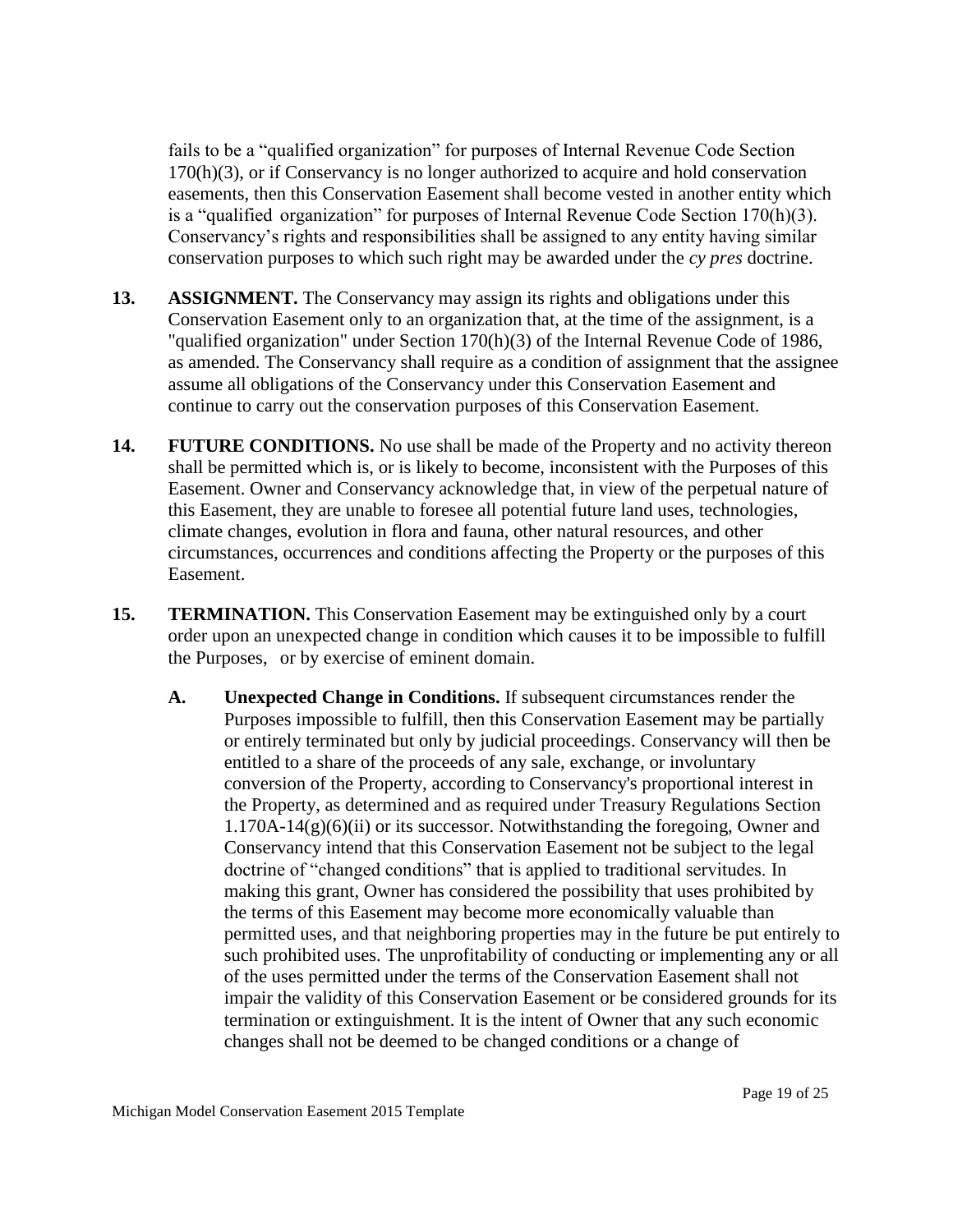circumstances justifying the judicial termination, extinguishment or amendment of this Conservation Easement.

- **B. Eminent Domain.** If the Property is taken, in whole or in part, by power of eminent domain, then Conservancy will be entitled to a share of the proceeds of any sale, exchange, or involuntary conversion of the Property, according to Conservancy's proportional interest in the Property, as determined and as required under Treasury Regulations Section  $1.170A-14(g)(6)(ii)$  or its successor.
- **C. Payment & Usage.** Payment shall not be later than subsequent sale, exchange, or involuntary conversion of the property, whichever occurs first. Conservancy shall use any such proceeds in a manner that is consistent with the conservation purposes as set forth in IRS  $170(H)(4)(A)$ .
- **16. LIBERAL CONSTRUCTION.** This Conservation Easement shall be liberally construed in favor of maintaining the Conservation Values of the Property and in accordance with the NREPA Conservation and Historic Preservation Easement statutory provisions, Part 21 Subpart 11, MCL 324.2140 et seq.
- **17. AMENDMENT**. Owner and Conservancy may jointly amend this Conservation Easement, provided that (i) such amendment is in writing and approved by Conservancy in its sole and absolute discretion, (ii) no amendment shall be allowed that shall affect the qualification of this Conservation Easement or the status of Conservancy under any applicable laws, including MCL 324.2140-324.2144 or Section 170(h) of the Internal Revenue Code, (iii) any amendment shall be consistent with the Purposes, and (iv) shall not affect the perpetual duration of this Conservation Easement. Any such amendment shall be in writing and recorded in the official property records of the County where the Property is located and in all other jurisdictions and places where such recording is required.
- **18. OWNER RESPONSIBILITY AND CONSERVANCY APPROVAL.** If the approval of, consent to or non-objection by Conservancy is required or given regarding any act, action, or activity of Owner or Owner's agents or contractors upon the land, then, notwithstanding any such approval or consent of the Conservancy, for all purposes Owner shall be solely responsible for the planning, design, necessity, implementation, means, methods, materials, execution, adequacy, timing, soundness, supervision, inspection, completion, conduct, effectiveness, impacts, results, or consequences of any such activity and any act or omission in connection therewith, occasioned thereby, or arising in connection with the same, including without limit any adverse impact the same may have upon the Conservation Values protected by this Conservation Easement. Under no circumstances shall the approval of, consent to and/or non-objection by Conservancy to any act, action, activity of Owner or Owner's agents or contractors be deemed to be, directly or indirectly, in whole or in part, participation, acceptance, ratification, release,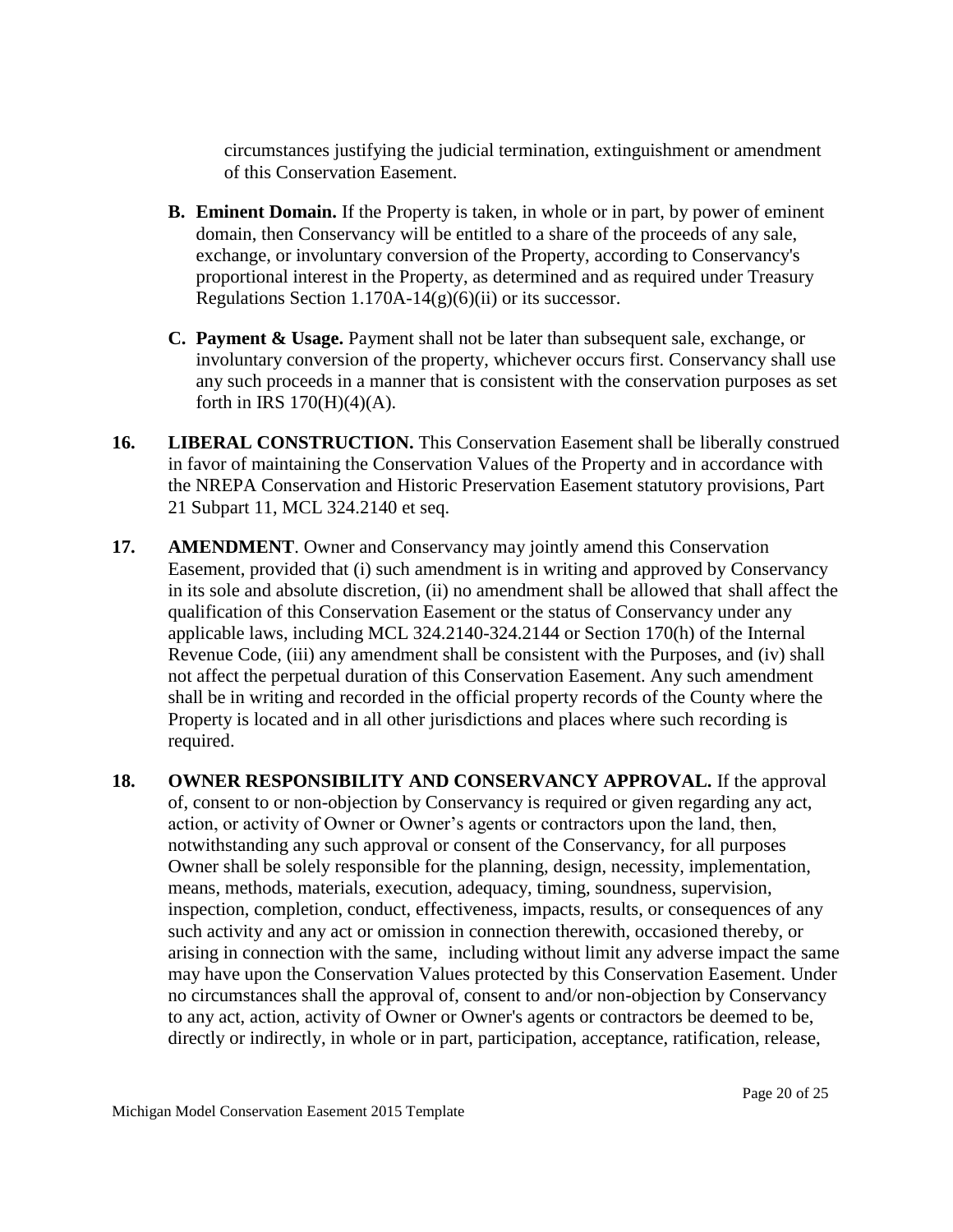waiver, or a defense or other impediment to Conservancy's right to protect the Conservation Values of or otherwise to enforce the terms of this Conservation Easement against the Owner or any third person.

- **19. INDEMNIFICATION.** Owner agrees to defend, indemnify and hold harmless Conservancy, its directors/trustees, officers, employees, agents, volunteers, and representatives ("the Indemnified Parties") from and against all claims, actions, proceedings, liabilities, damages, losses, penalties, fines, costs, enforcement and restoration fees and costs, testing and engineering fees and costs, consultant and expert fees and costs, and reasonable attorney fees and costs, including those incurred in enforcing this indemnity, arising directly or indirectly from or in conjunction with:
	- A. injury or death to any person, damage to or diminution in the value of any property, or damage to natural resources from any act, omission, condition or other matter related to or occurring on or about the Property regardless of cause, including any injury, harm to, or death of an Indemnified Party,
	- B. the presence, suspected presence, or threatened or actual release of any hazardous substance whether into the air, soil, surface or groundwater on, in, above, or below the Property,
	- C. any actual or alleged violation of any environmental law affecting the Property, whether occurring prior to or during Owner's ownership of the Property and whether caused or permitted by Owner or any person other than Owner,
	- D. any claim or defense by Owner or any third person that any Indemnified Party is liable as an owner or operator of the Property under any environmental law, or
	- E. any breach of Owner's representations, warranties, or retained responsibilities, obligations, or liabilities under this Conservation Easement, provided, however, this paragraph shall not apply if it is finally determined by a Michigan court that any of the foregoing was solely caused by gross negligence or material willful misconduct of Conservancy.
- **20. NOTICES.** All notices required or permitted under this Agreement shall be in writing and deemed given to a party and effective when: a) delivered in person to a party or to an officer of the party being notified, or b) sent by certified mail return receipt requested, express mail with proof of delivery, first class mail prepaid, or a recognized nationwide courier service with proof of delivery to a party at the address set forth herein or to the last known address of a party. Either party may change its address by providing written notice of the same. Refusal of a party to accept notice shall not impair the giving of notice.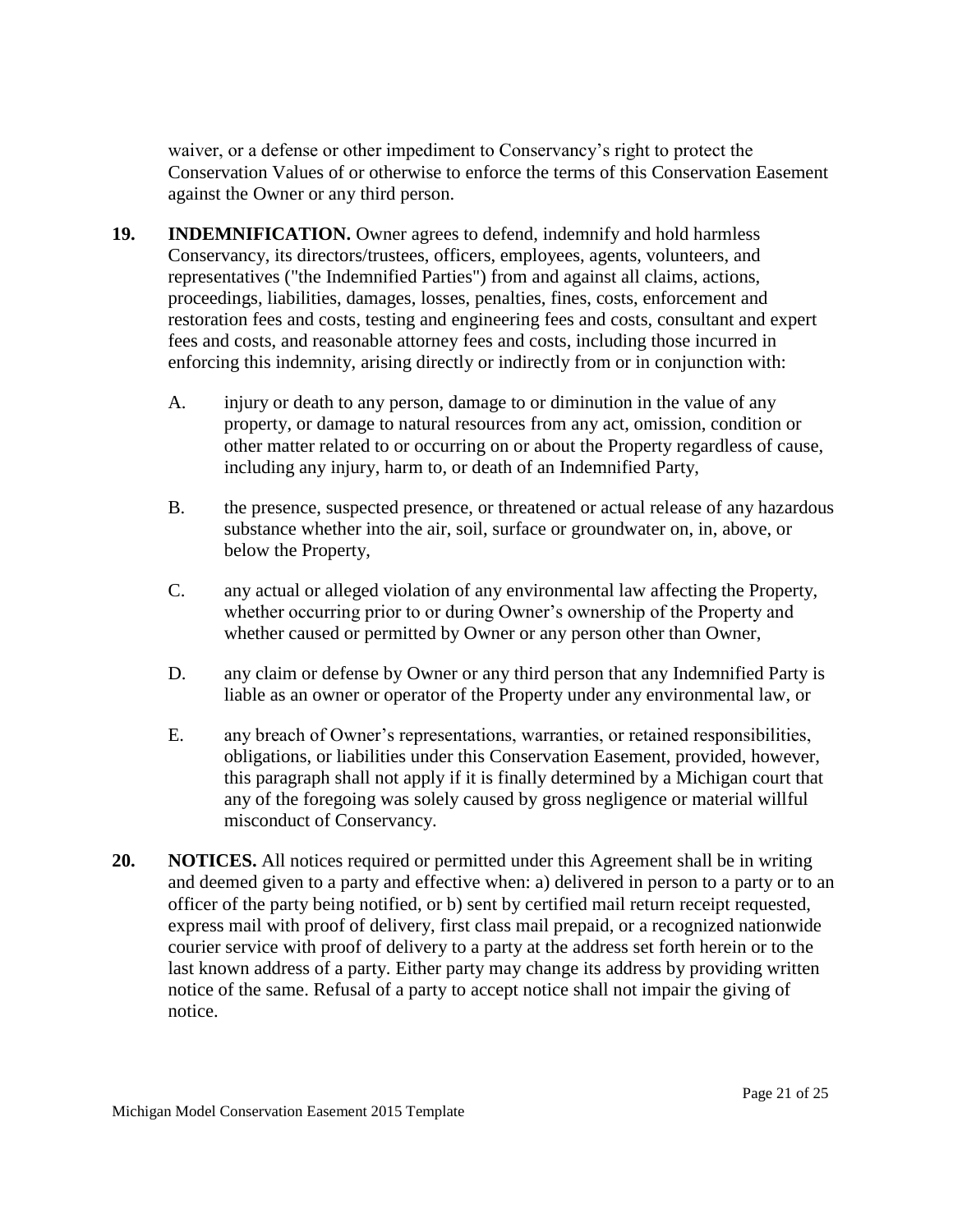- **21. SEVERABILITY.** If any portion of this Conservation Easement is determined to be invalid, the remaining provisions will remain in force.
- **22. SUCCESSOR RIGHTS AND OBLIGATIONS.** This Conservation Easement is binding upon, and inures to the benefit of Owner's and Conservancy's successors in interest. All subsequent owners of the Property are bound to all provisions of this Conservation Easement to the same extent as Owner. A party's respective future rights and obligations under this Conservation Easement terminate upon transfer of that party's interest in the Property, provided, however, liability accruing for acts or omissions prior to transfer survives transfer.
- **23. MICHIGAN LAW AND FORUM.** This Conservation Easement will be construed in accordance with Michigan law. Owner and Conservancy agree and consent that all litigation with respect to or arising out of this Easement shall be filed, heard and decided by a Michigan court with jurisdiction over the Property or where Conservancy maintains its principal place of business in Michigan.
- **24. ENTIRE AGREEMENT.** This Conservation Easement sets forth the entire agreement of the parties and supersedes all prior discussions and understandings.
- **25. EXHIBITS.** This Conservation Easement includes, and incorporates the following Exhibits:
	- A. Exhibit A: Legal Description
	- B. Exhibit B: (INSERT name of additional exhibits as applicable)

**[NOTE: Some conservancies prefer to list the Baseline Documentation Report as an Exhibit and reference that Exhibit by letter. number or name in the Easement; others do not, including to avoid the cost of filing and recording the Baseline report with the Register of Deeds.]** 

OWNER:

\_\_\_\_\_\_\_\_\_\_\_\_\_\_\_\_\_\_\_\_\_\_\_\_\_\_\_\_\_\_\_\_\_\_\_\_ Printed Name: (INSERT Owner's full name, add further signature blocks so one for each owner with printed name)

STATE OF MICHIGAN )

)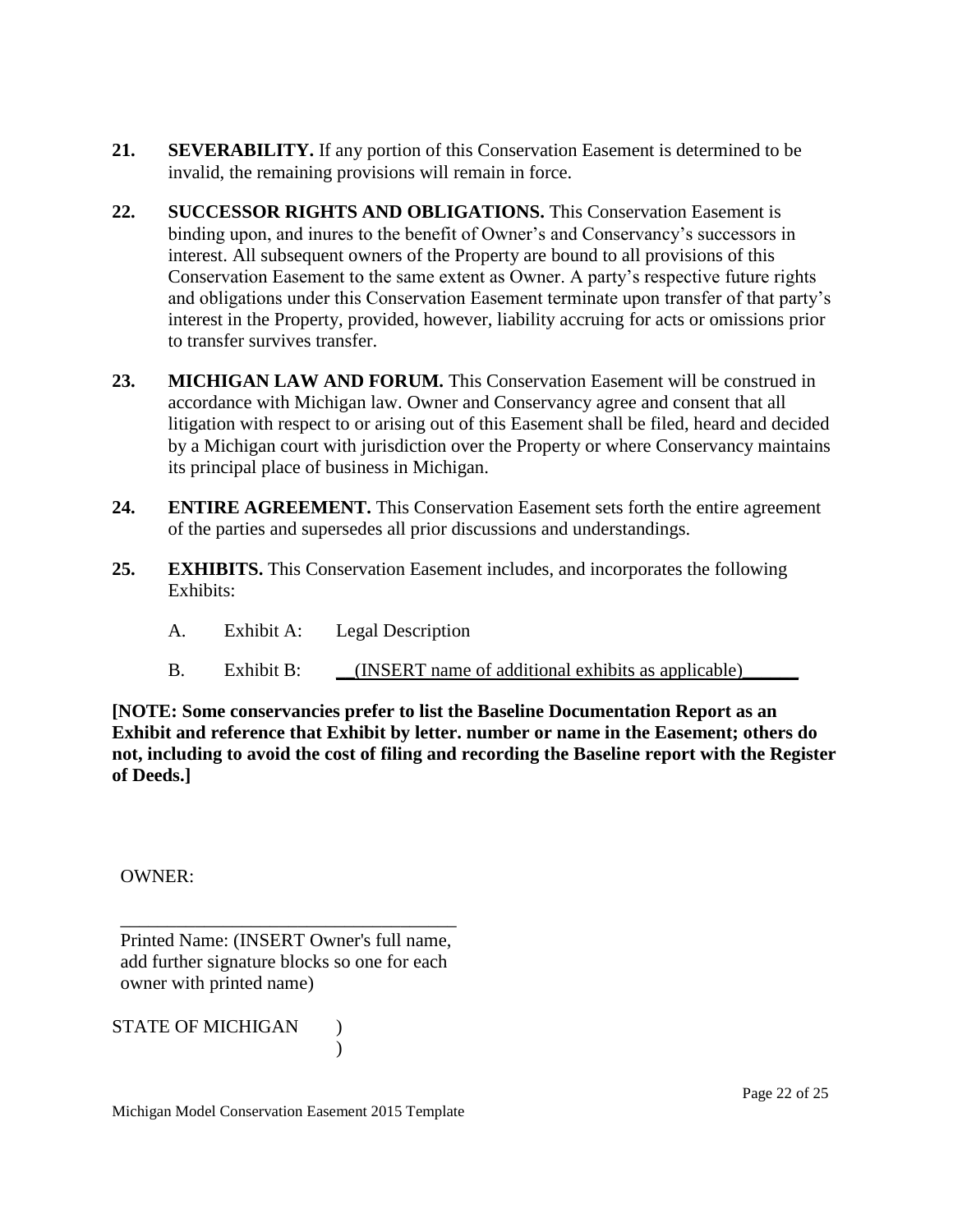| <b>COUNTY OF</b>                         |  |                         |
|------------------------------------------|--|-------------------------|
| Acknowledged before me on this           |  | $\sim$ 201_, by (INSERT |
| Owner's names), (INSERT marital status). |  |                         |

, Notary Public County, Michigan Acting in \_\_\_\_\_\_\_\_\_\_\_\_\_\_\_ County My commission expires: \_\_\_\_\_\_\_\_\_\_

CONSERVANCY:

 $\mathbf{By:}$ Name: (INSERT signer's name) Title: (INSERT signer's title with Conservancy) (INSERT full legal name of Conservancy)

 $\lambda$ 

STATE OF MICHIGAN )

COUNTY OF  $\qquad$  )

 $\overline{\text{Acknowledged before me on this}}$  of  $\overline{\text{SUSERT}}$ , 20, by  $\overline{\text{NSERT}}$ Conservancy Executive Director's or other signer's name)\_, known to me to be the of the \_(INSERT signer's formal title with Conservancy)\_\_ of \_\_\_\_(INSERT Conservancy's full legal  $name)$ \_\_\_\_\_.

> , Notary Public County, Michigan Acting in \_\_\_\_\_\_\_\_\_\_\_\_\_\_\_\_\_\_\_\_\_\_\_County My commission expires:

DRAFTED BY: (INSERT principal drafter's name and address)

AFTER RECORDING PLEASE RETURN TO: (INSERT Conservancy's full name and address)

CONTINUE TO SEND TAX BILLS TO: (INSERT Owner's full name(s) and address)